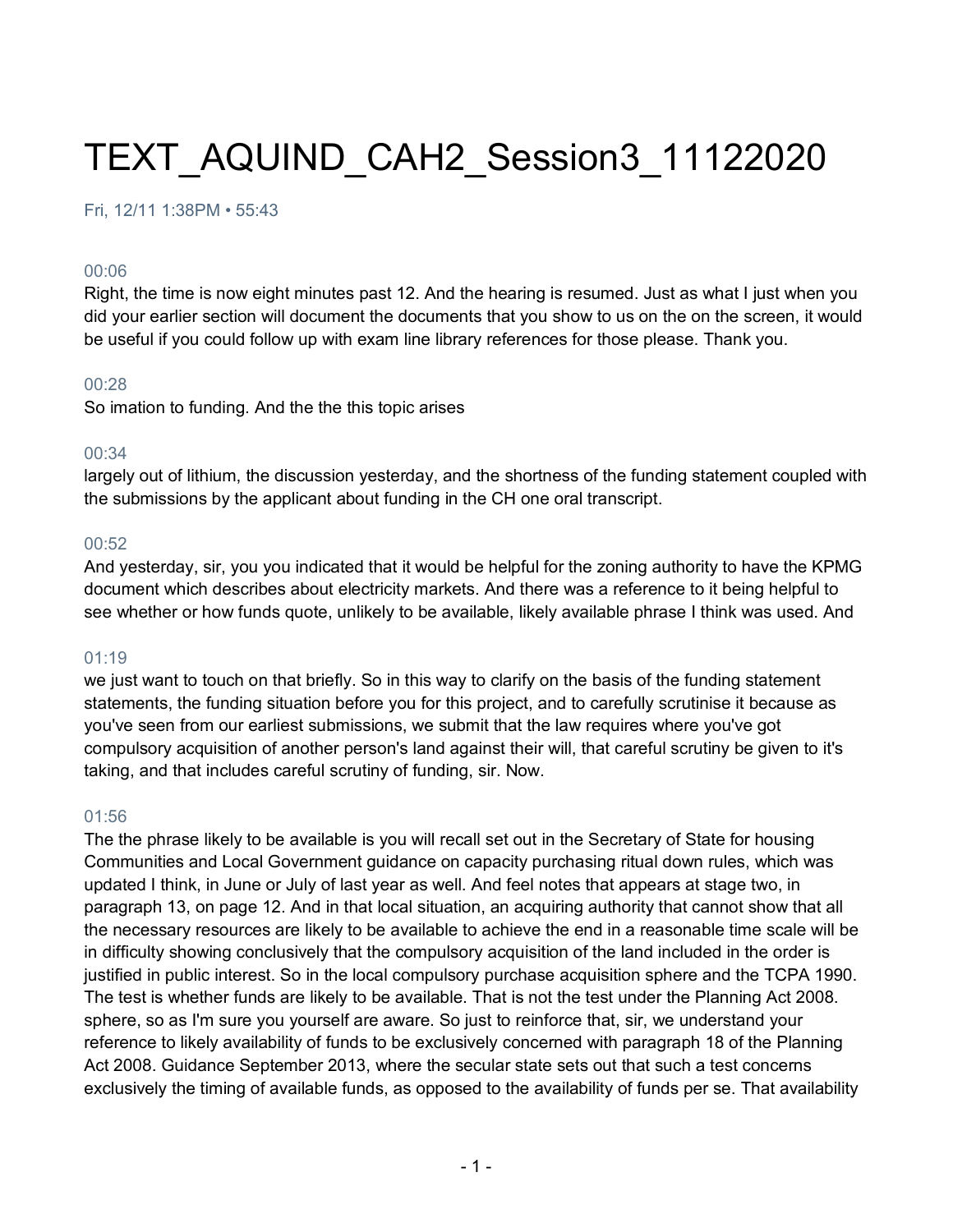is of course, as you recall a prior point, a prior stage. And the question of whether resources are available in the Planning Act 2008 sphere is guided by paragraph nine you may recall, which requires the applicant to demonstrate that there is quote, a reasonable prospect of the requisite funds for Acquisition becoming available a reasonable prospect. Now, sir, that is not the same test is likely available. As I'm sure you and your colleagues are aware it is a higher test. It requires reasonableness in the sense if you look up the word in a dictionary, a rational

# 04:26

situation and excludes the irrational.

# 04:30

And we submit that therefore reasonable can't encompass a mere intent. There's got to be a rational basis for the prospect of funds. So so you and your colleagues may be familiar with other DCM applications where funding has been scrutinised, for example, RF Manston and wilfer. And the third loading, the third crossing loading, where consideration was given to satisfaction of reasonable processing

# 05:00

And if you look at RF maps in particular, for example, you will see various undertakings and commitments by bodies to ensure funding will be available to use the language of the prior paragraph to timing paragraph 17. And paragraph 17 of the guidance requires the statement from aquin to explain, quote, how it will be funded, unquote, not how it might be, how they intended to be funded, how it will be funded. And the statement should provide as much information as possible about the resource implications of acquiring the land implementing the project. So we know from the funding statement that the highest aquent could put its funding case is set out in its statement.

## 05:50

Because that's as much information as possible that they could provide, there is no more information on their own case, if they're compliant with paragraph 70.

#### 06:02

So, against that

## 06:05

background, you will recall from the funding statement that

## 06:12

at Quint have helpfully set out that paragraph 5.4, they estimate the construction costs of so they're the cost of the project be some six to 2 million pounds, you will see there that they also estimated land acquisition costs at 4 million pounds.

## 06:32

And I just want to cross reference a point that I previously made in relation to that estimate. We would like not today but to have you yourself clarify whether the land acquisition cost of 4 million pounds is a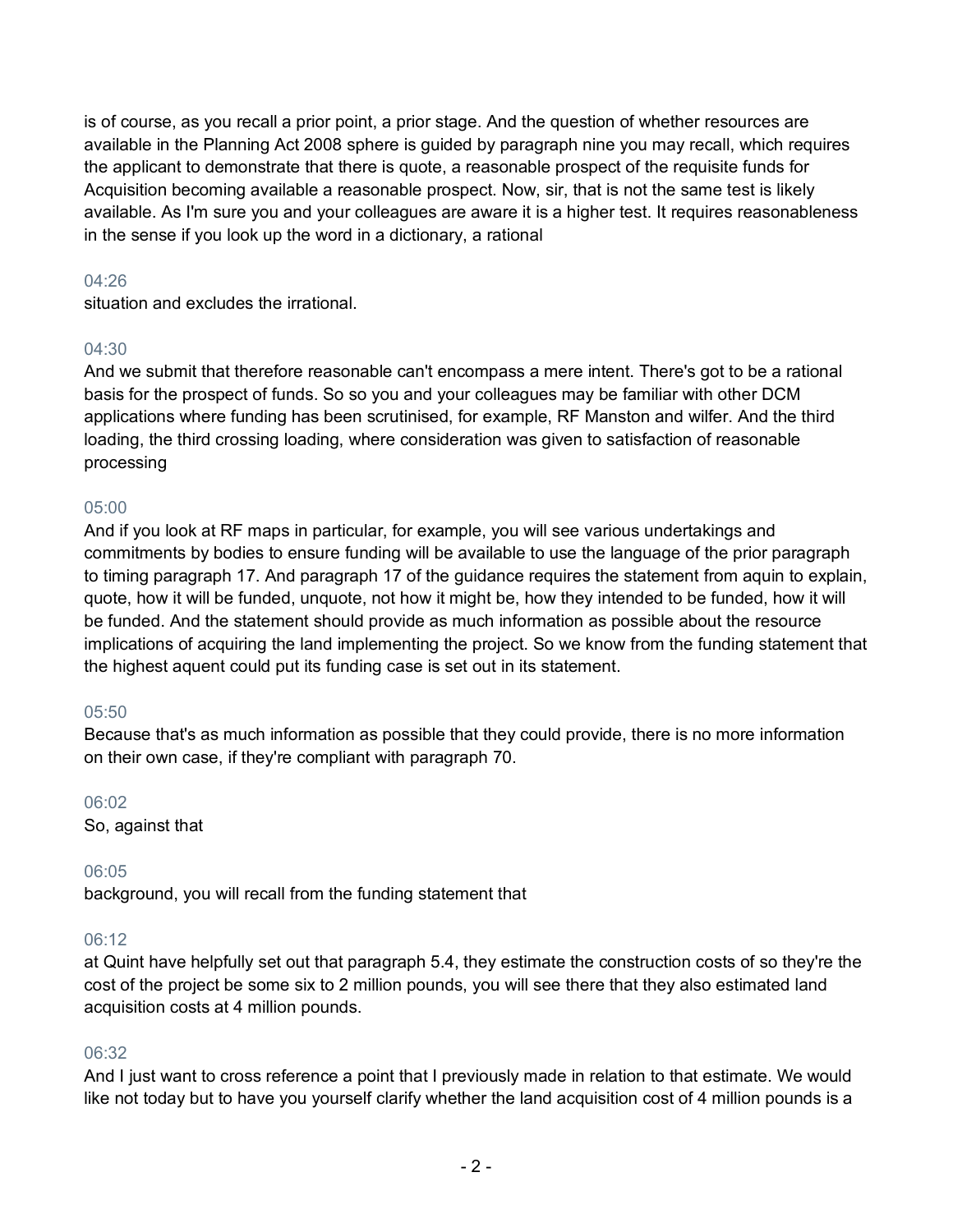land acquisition cost which assumes the centrality of exercise or the opportunity to compulsorily acquire land under proposed article 34. I the sea of red, or it's confined to a smaller linear element much narrower.

# 07:12

Because it seems unclear whether the 4 million pounds is for the totality of your limits, or it's a smaller amount. And I'm sure through your next round the written questions you may ask and we would ask you to scrutinise that figure, including perhaps the underlying basis for it and what it takes into account.

# 07:35

Now, separately, sir, we know from

# 07:40

the section six of the funding statement, the paragraph 6.2. There is an intention of the outcome to raise finance.

# 07:51

So we would ask you to clarify the rational basis for its intention in due course, because it has to demonstrate to your satisfaction that a secular state, a reasonable prospect. And we would submit that intention is essentially irrational.

## 08:07

And you need more than that. And we will submit in due course that if you compare the RF Manston funding situation, that gives you an idea of the kind of commitments that you would want to be satisfied with at this stage in order to pass that test. Now, if you go further, you will also see that helpfully, the applicant

## 08:28

explains at Section four, the corporate nature and structure of its situation. And I'll come to that in due course, in passing, however, we know to paragraph 4.5, that they've included the accounts to the year end 30th of June 2018. And then they've put in further information at 4.6. At first reading, I mistook that for consequence of paragraph 4.5. But of course, it's not. Because the 4.6 statement is reliant upon the 30th of June 2019 accounts which you don't have before you and answered for Mr. Jarvis's

## 09:11

representations to you yesterday, when you asked where they're going to update matters, he made no mention of providing updated annual accounts. So sir, to help your situation, we will provide you with the published accounts of aqualand in our submissions.

## 09:27

Now, what the accounts before you have

## 09:31

for 2018 is a situation where the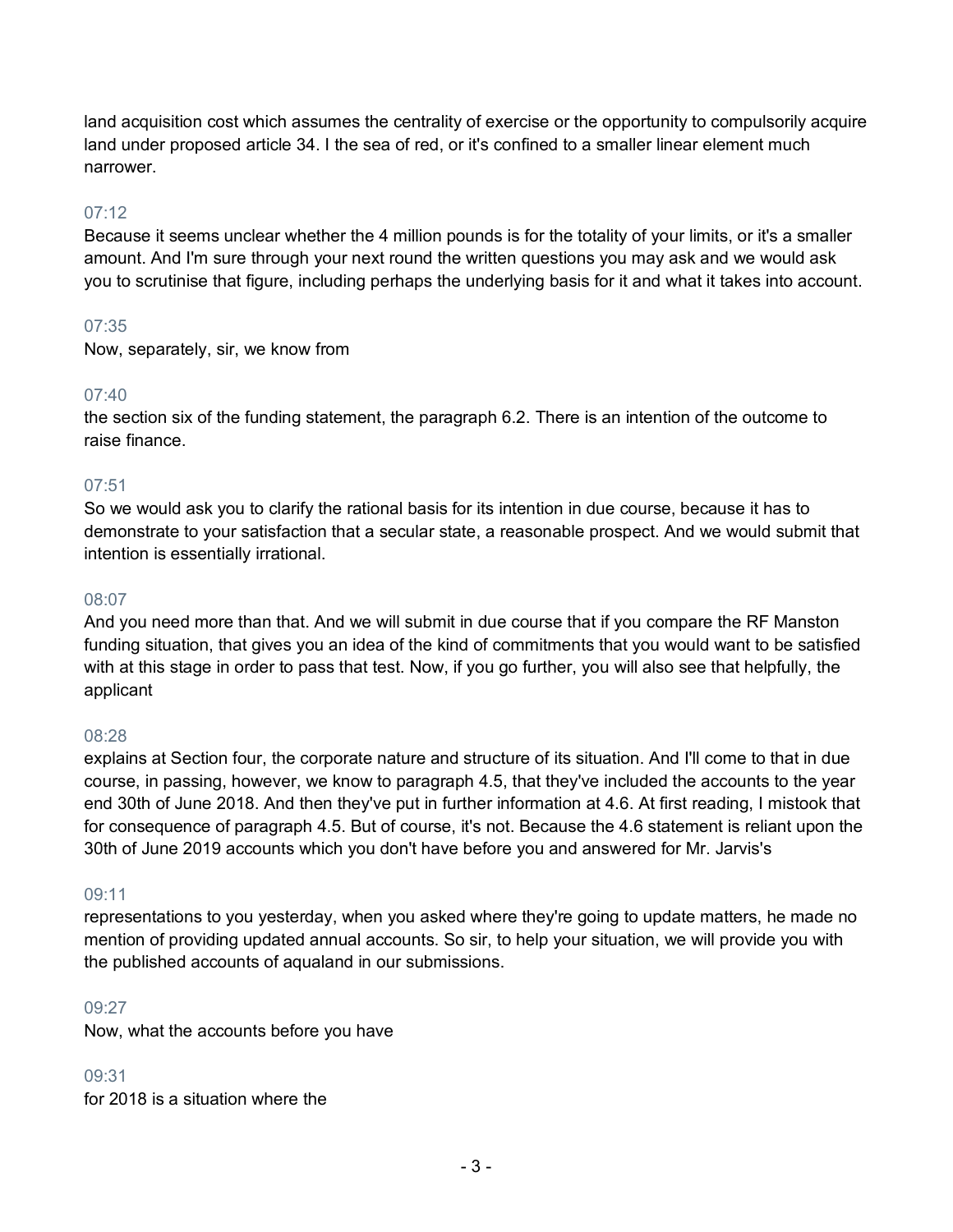applicant company has got current assets of essentially about a million pounds, as against a estimate cost for land acquisition are 4 million so there's a 3 million pound shortfall.

# 09:54

Well, they may say they've got intangible assets of some 12 million on those accounts.

# 10:00

So they can provide the balance of the formula. And from those, we highlight in paragraph three on page eight of those accounts, and that those

# 10:14

matters that are raised as intangibles appeared to be categorised as development costs, which are said to be in the account descriptions to be the result of loans from shareholders. And they're all fixed terms of one year each. So the balance of funds for land acquisition of 3 million appears to be restricted in time to

# 10:40

two, perhaps three years from June 2018, it now being Christmas 2020.

# 10:46

Now, if you were to go to the 2019 accounts, you'll see a similar situation arising.

# 10:52

And these

# 10:54

there's an increase in tangible

# 10:57

amount, intangible assets summed about 23 million, which is what paragraph 4.6 refers to, but the loans appear to remain time limited to only about a year on fixed term. So in terms of ask yourself, Is there a reasonable prospect of funds being met? Answer, at the moment, the term appears to be too short, to cover the eventuality of exercise of capacity purchase powers against the time period of five years envisaged by the applicant. So we'll wait and see whether the applicant in due course, may resolve that your satisfaction, however, there is a further point so which is of concern to us, this arose on rookery South the very first decio and in that case, there was also private applicant seeking

## 11:46

development consent for energy from waste plant, it was a private body as well private entity, it was relying on finance privately as well. It was a US company with funds situated in the US and had lots of money, but situated in the US representations were made there sir to bring funds on shore. So that I can pass you purchase a walker be enforced against a bond within the jurisdiction.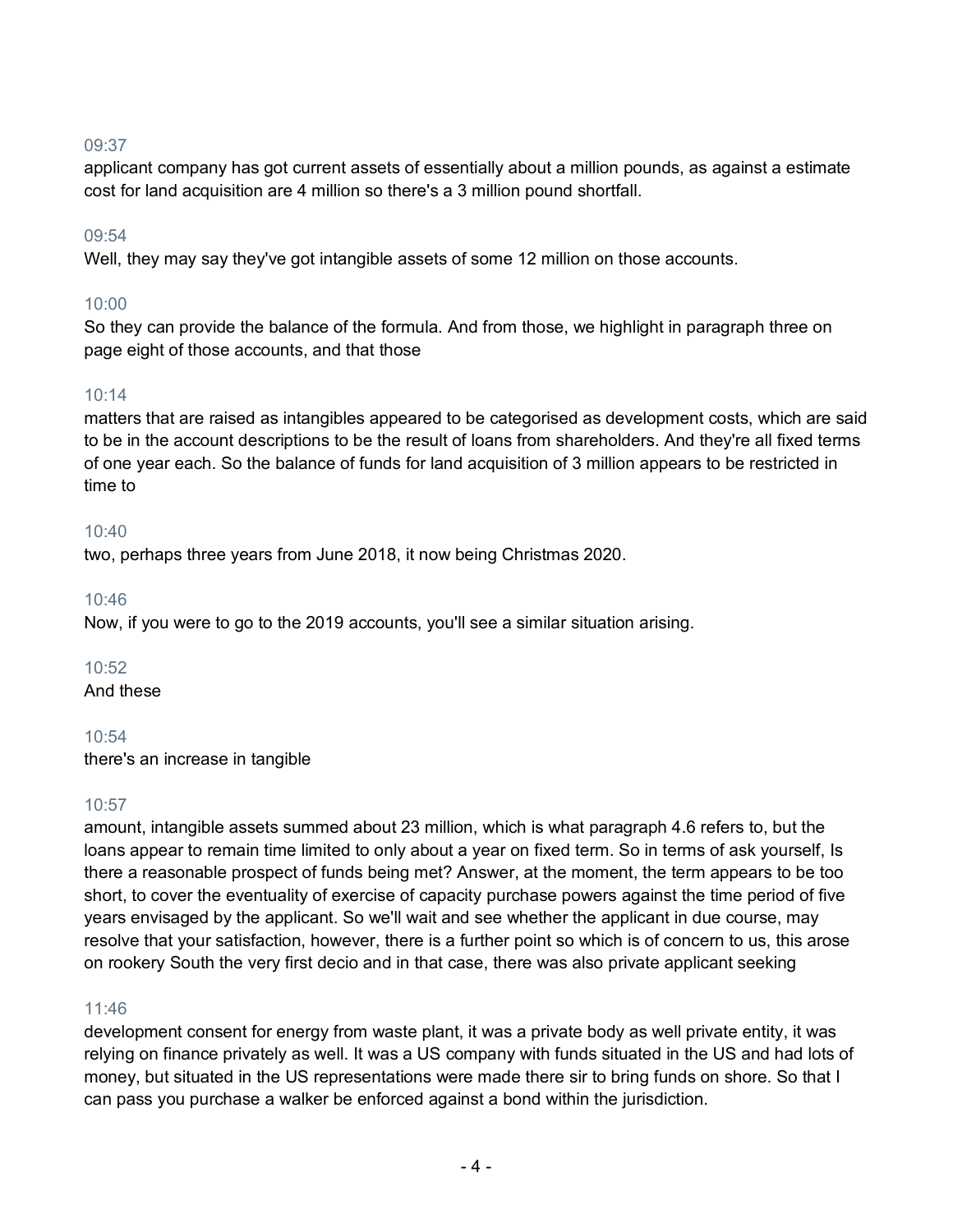You will see sir, from the explanation in the funding statement of the

# 12:21

corporate structure at section four and 4.3 you will see that aquin is 100% owned by aquin energy salt, which is a Luxembourg company and we have been unable to get any information about Aqua insol acan energy salt at all.

# $12:40$

We know from the company's house information about aquent limited that somewhat strangely, notwithstanding aquin Sol is 100% shareholder Companies House in England Records Act with limited having a shareholder who has significant control over equity limited but is a protected person as defined in the guidance a company's house which you can find for yourself, sir. And we find it unusual that a company can qualify as a protected person as against an individual. So there's a question mark about

## 13:13

the control of those

# 13:16

the act conducted in company who by and the control appearing to be either opaque, protected, offshore and unable to be identified in relation to

# 13:30

enforcing a compensation will in due course, separately. You'll also have seen for the accounts provided that there is a another company called

# 13:43

just bear with me called odn Enterprise limited.

# 13:50

And if you go to the I think that's right, yes, if you go to part 11 of the accounts that you have before you, the company's immediate parent ackwards parent was lgn enterprise is limited. They're registered in the BVI. And the directors regarded the auto controlling party to be TMF. BVI limited. So essentially, sir, we've got a situation where we have the controlling entity of ackward limited, apparently in Luxembourg. And we can't find out who it is.

## 14:28

We've got the person the company has made loans to on a fixed term to subsidise a shortfall potentially of land acquisition costs in the BVI.

## 14:42

And we can't get to them if we were to enforce a capacity purchase compensation award.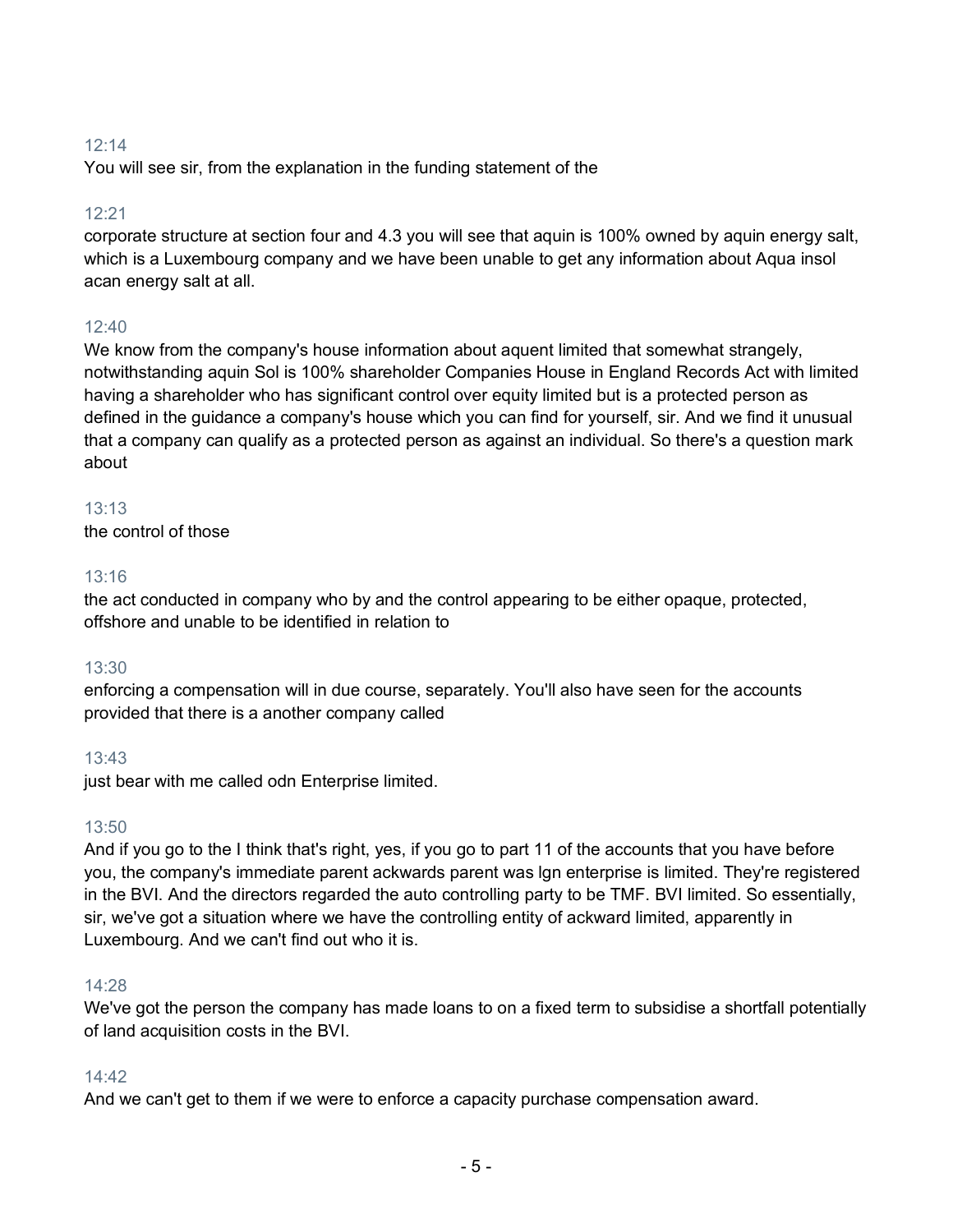And there is also a split between controlling ownership in Luxembourg. And the resource underwriting individual in the BVI, NASA to be for

# 15:00

It's safe impractical to you. We would therefore ask you and your questions

# 15:06

to clarify the in line with the guidance for the Planning Act sphere as opposed to the TCPA sphere and how it is under paragraph nine, there is a reasonable prospect of the funds for Acquisition becoming available within the timescale within which they may be enforced and by the relevant entity and evidence objectively to show that as opposed to mere statements and documents submitted to the examination that assert.

## 15:39

And we will provide in due course, comparative type analysis from other DCs which the examining authority and other DCs has themselves considered to give you an example of what we anticipate should be being provided you should consider if that's not able to be provided before the close of the examination hearing in March 2021, we would invite you to conclude that there is no reasonable prospect of such funds becoming available and to delete the carpenters land from CPO in its totality, to come full circle. That is not an unorthodox position is not an exception. It is of course, explained in paragraph

## 16:29

seven and so full of the 16 that there may be circumstances where the secular state could reasonably justify granting development set for a project, but decide against including in an order that provisions authorising compulsory acquisition of the land. So it would not be an exceptional step for you to disconnect the CPO powers from the DCA.

## 16:54

Now we appreciate practically that the applicant has January and February to find that information. We know because the guidance tells us that they're obligated to provide as much information as possible about funding. And if they have that information, I'm sure that they can provide it to you. And if not, Sir, you are where you are on their application.

# 17:16

Those are all my summary submission. So thank you.

## 17:20

Thank you, Mr. Ward.

## 17:23

Mr. berdahl. Mr. Jarvis, did you wish to come back on that any of that at this stage?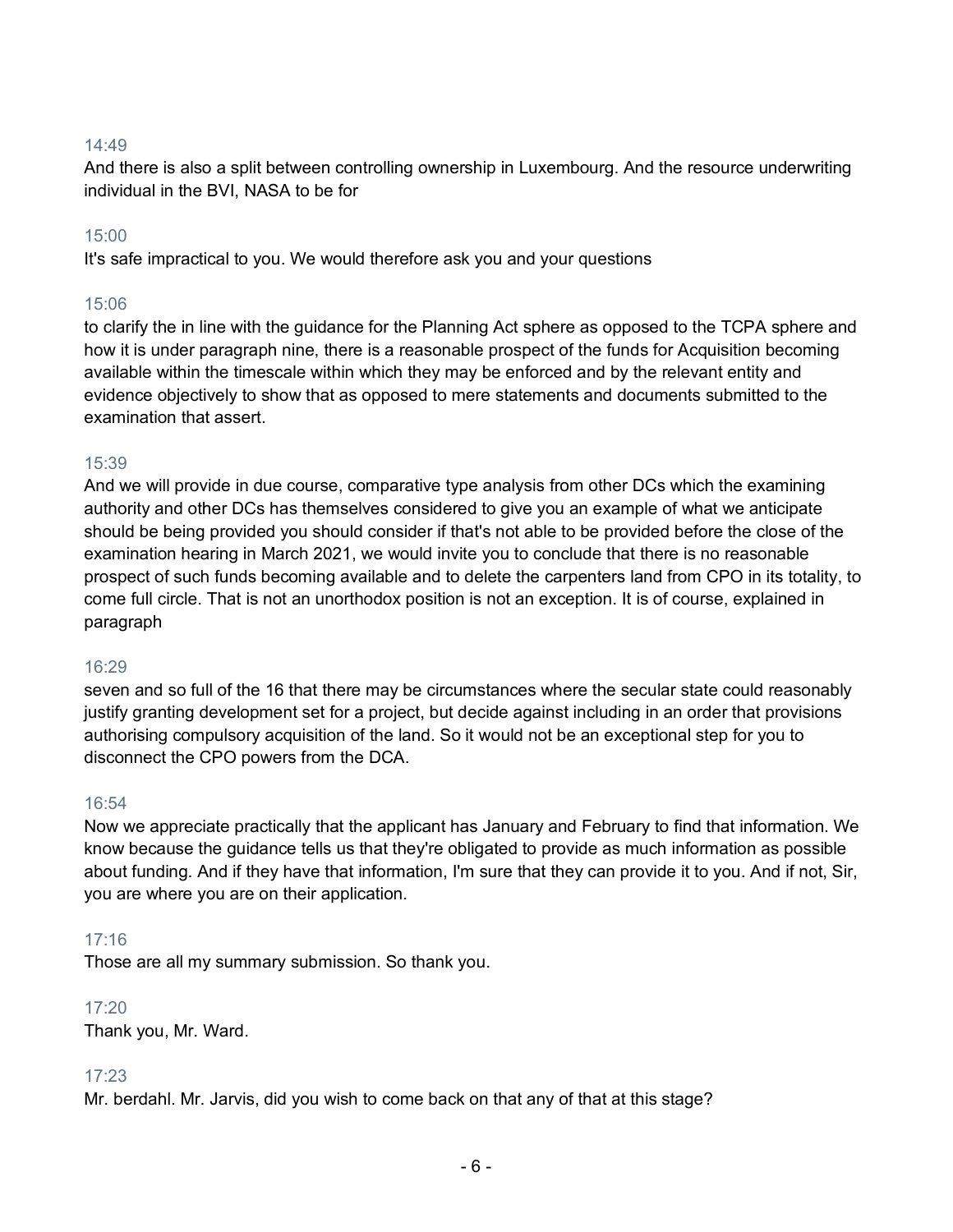Yes, please, sir.

# 17:37

Thank you, Mr. devore. For those submissions with regards to funding, I think this is just to start with regards to the KPMG document. And I think as we discussed, I believe yesterday, we are looking to provide

# 17:52

that document or extracts of that document to the examining authority on a confidential basis

# 17:58

where we may do so and we're also looking to see what we can provide with regards to the information that's been provided to the regulators off gem and cre. So it is expected that those are matters that will be addressed directly with the examining authority.

# 18:15

The second point I've got down that Mr. Ward raised I wanted to respond to today was with regards to the estimate of the land acquisition costs. And that that amount has been updated in the response to the first written questions, it was ca 13103, which it dated up to 4.9 million, I can confirm that it does not include all of the sea of red. For the proposed development, of course, you wouldn't estimate the land acquisition costs based on the limited deviation because that would be nonsensical.

# 18:44

Moving further on, it was very interesting to hear from Mr. devore. With regards to the 2019 accounts. I would also highlight that those accounts are in the examination. They were submitted as an appendix to the response to the first written questions, and the examining authority already has those before them. And with regards to the comments made in respect of aquin standing,

# 19:07

there is a question as to whether or not the most of those matters that were raised are relevant.

# 19:12

where information is not with not disclosed on Companies House that's for lawful reason. And I don't think anyone's questioning the lawful nature of the reason why that isn't on Companies House. Of course, we'd be happy to do so but we don't think that would get very far. And furthermore, the comments made with regards to the offshore nature of odn and ODM BVI den are somewhat irrelevant considering that the undertaker for this decio and the applicant is aquent limited, which is a UK company, it would be acting limited as a UK company which is required to turn funding and it will be aquent limited as a UK company, which exercises the powers of compulsory purchase and who the order could be enforced against and they are all the points I wish to raise today sir. Is there anything else you'd like to raise Mr. Bird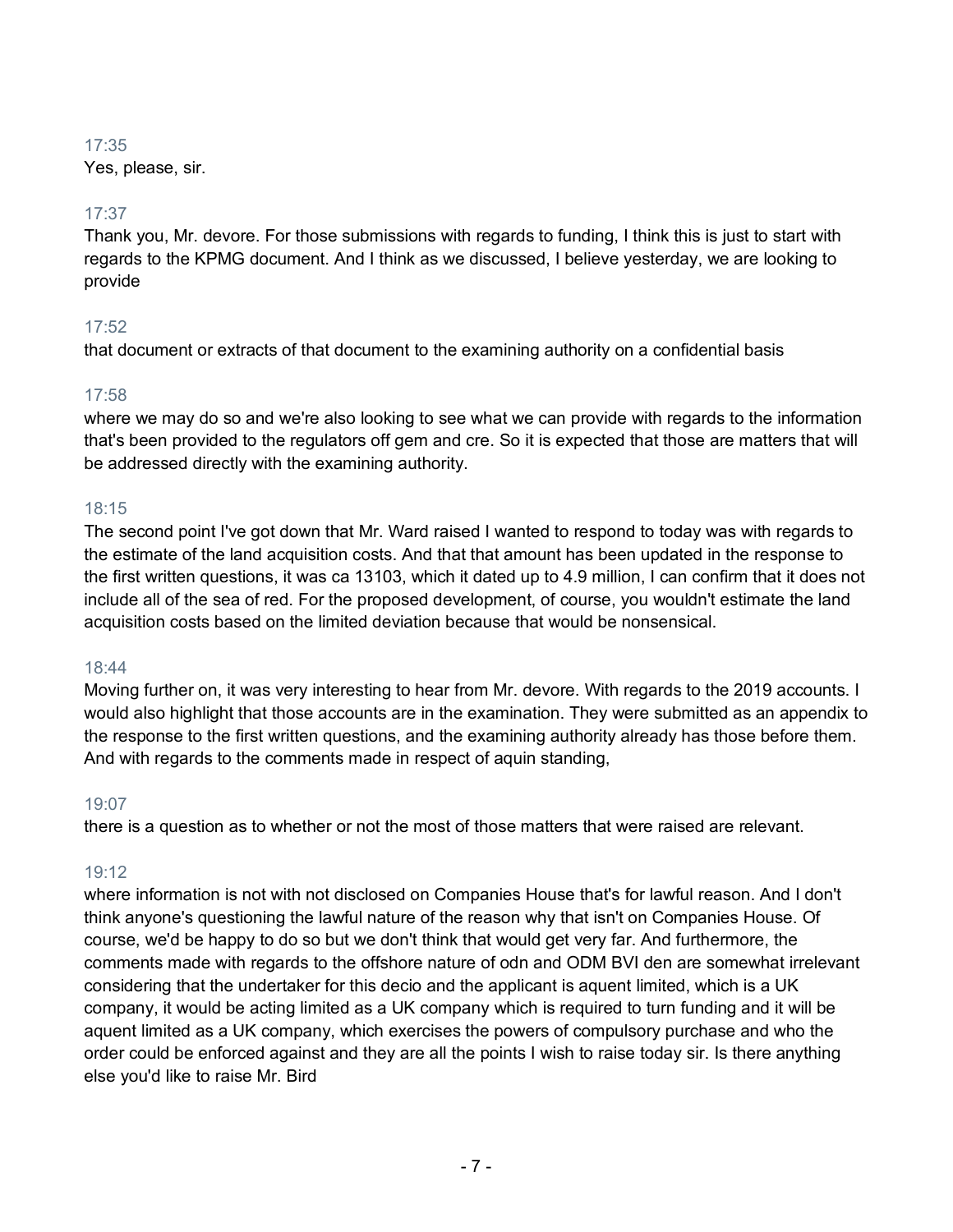so just to point out

# 20:00

If you go to the transcript we submitted for ch one, which addresses the issue more generally in relation to funding that also responds to a number of points which Mr. Salt has raised today.

# 20:13

Thank you.

# 20:16

This is why do you wish to come back on any of those points? Obviously, again, I don't wish to get into a tuning or throwing. But is there anything that you wish to say on those?

# 20:26

And

# $20:27$

only two points? For healthful clarification. Thank you for the clarification in relation to evidence in relation to the accounts. And we hear what you say in relation to the other matters. It's also very helpful that, sir, that aquin have possibly confirmed that the land acquisition estimate of 4 million pounds did not expand to encompass the totality of potential CPOE envisaged under Article 34 that we canvassed earlier.

# 20:58

And therefore you may wish to consider further that we will certainly make submissions in relation to a tight scope. Thank you.

# 21:05

Thank you, Mr. Bird, was there anything that you wish to come back to on that? Just one point that I wish to come back to john is, to the extent that the land is identified to the terminal acquisition being the pink land on the land plans that are shown on screen just now. The land acquisition valuation has been submitted in the examination does consider all of that land in that valuation? Thank you.

## 21:30

Thank you.

# 21:32

Mr. Was there anything from you before we finish on this? This particular part of the agenda? Yes, just clarification, and I don't think fragment to answer but if they if a reference could be provided in due course, to documents which positively show the relationship of the extent of land, which generates the 4 million pounds to the extent of land potentially covered by the article 34. compass.

 $22.04$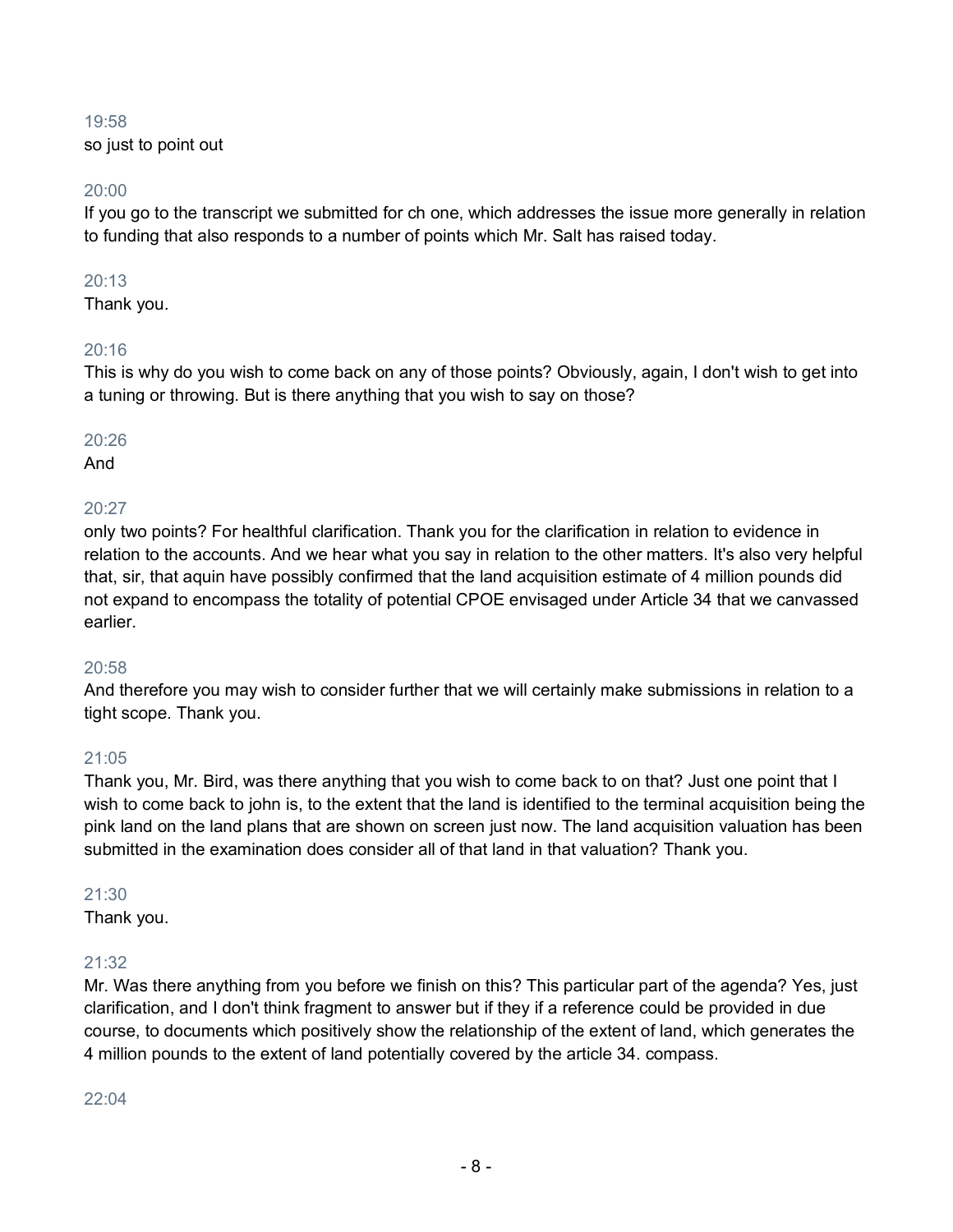And similarly, if one were to shrink to fit the capacitor acquisition to simply the Blue

# 22:14

Cross hatched track, going through the sea of red, what the difference would be in relation to the acquisition costs, because one would expect them to go right down if one excluded a lot of the land.

# 22:29

Thank you, Mr. Jarvis. Is there anything that you wish to come back on that at this stage?

# $22:34$

No, nothing further at this time, sir. Thank you. Okay. Thank you very much. That brings us to the end of the representations from Jeffrey and Peter carpenter. Thank you to all

# 22:47

the next on the list then is Sainsbury's supermarkets limited.

# 22:53

Mr. Conway?

# 22:55

Yes.

# 22:57

Just about an afternoon. Good afternoon, if you would wish now to give your representation in respect of Sainsbury's supermarkets limited I have before me, the representations that you've put in, which are basically rep 1303.

# 23:20

That's right. That's the letter of the sixth of October 23. That's correct. Yeah. Thank you. Thank you.

# 23:27

outlined in in that correspondence. Sainsbury stores limited to a job that referred to a Sainsbury's or the freehold owner of the farlington store extends to both the food store itself and the the large car park that sits to the west store.

# 23:50

The proposals on the DTO relate to the acquisition of rights over a significant extend to that platform. It doesn't just relate to the extent of the car park. It relates to the entrance routes from the adopted highway into the car park, which is the primary and sole access routes available to customers frequenting the store.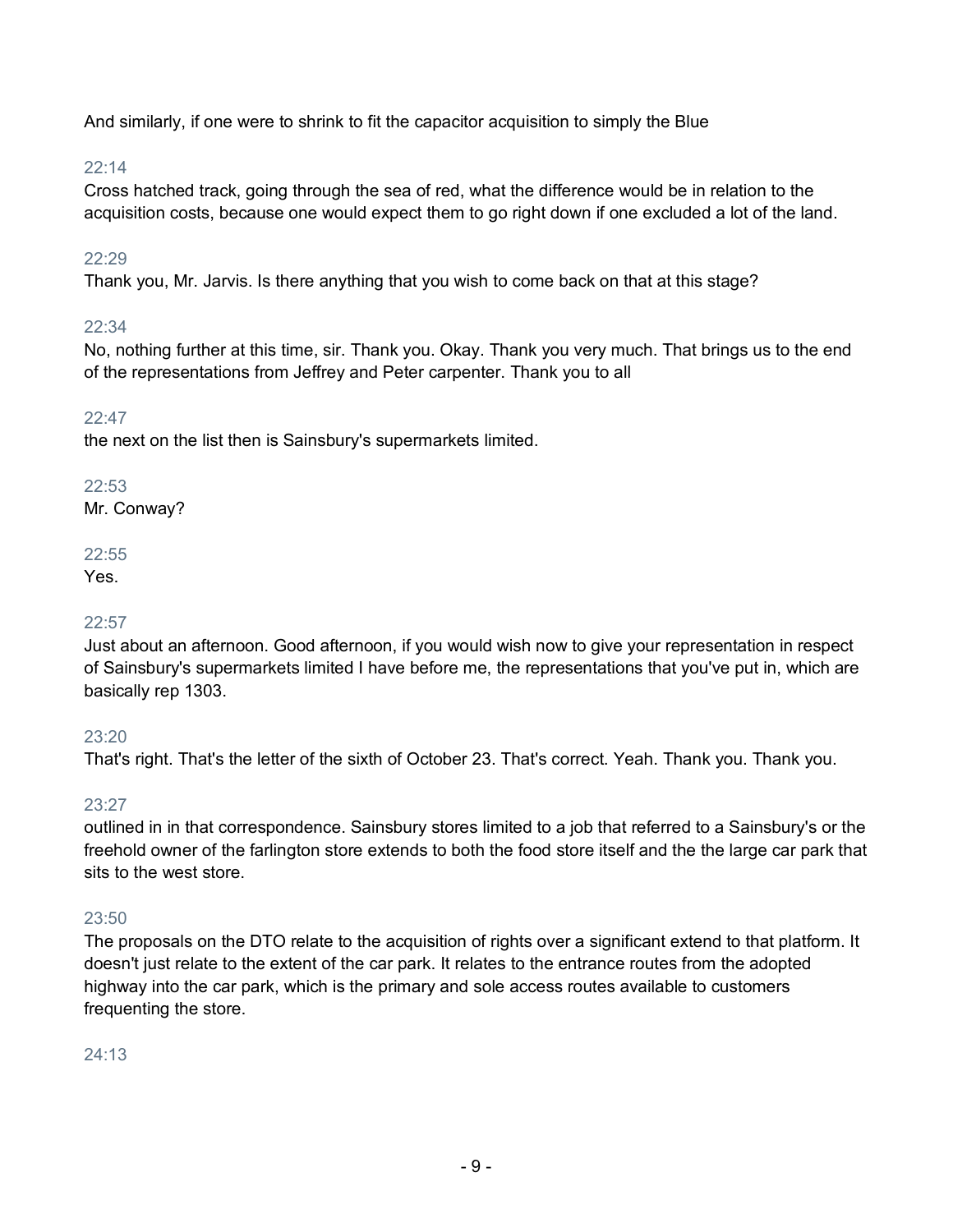It relates to the access to the petrol filling station that relates to or comes off of that property of that access routes. And also the extent of a carwash, which is included in the rights to be secured over the land

# 24:30

being presented these acquisition rights is necessary and that it's proportionate because the cabling route needs to run under St. Mary's carpark in order to fulfil the project's ambitions. The connections

## $24.49$

are complete concern as expressed in our correspondence

# 24:55

is one of proportionality. Whether this access route is required

## 25:00

But as per the guidance that all reasonable alternatives have been explored, and that the interference is proportionate, necessary.

## 25:09

We also questioned whether there's a clear intention, an idea of what's been proposed to use the land given the large extent of land that was included in thecla.

## 25:19

We are being referenced that there are two cables to be extended, there will be trenches, probably two metres wide, in terms of the distance between the two trenches, yet we have a very significant area of land that's being proposed to be acquired.

## 25:38

When you have free

## 25:40

real concerns that we wish to present today,

## 25:45

what we consider to be the lack and concern over considerations when alternative cabling routes, Overlander fall into

## 25:55

the they extend to the acquisition rights proposed

## 26:00

and the lack of engagement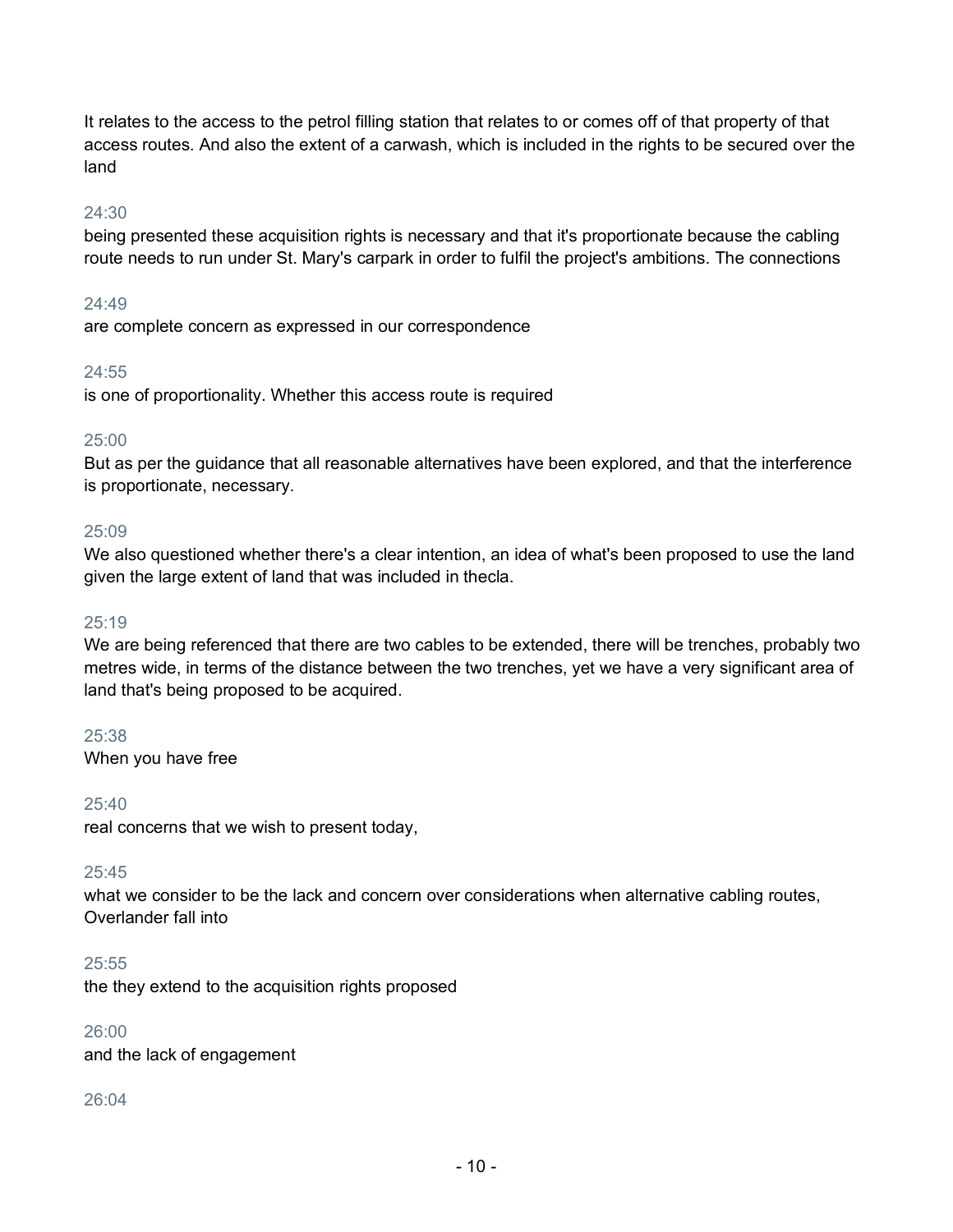that we've experienced to date in regards to addressing those concerns. I

# 26:11

think

# 26:13

where we start is directly the strategic steam principles are outlined and one of the key ones that have been presented by the Quint in their presentation, their environmental statement was at the onshore cabling room will be laid in the highway.

# 26:30

Now what's proposed here is a very significant deviation. From that statement, we have a cabling route that follows a significant extent with private land to be placed in there permanently.

# 26:44

Not only does that influence the neuter the development of capacity of that land going forwards in respect to whether its cabling routes are laid.

# 26:56

But it also results in significant disruption to Sainsbury's and their store operation during the construction work related to those routes.

# 27:10

no justification in our minds been provided as to why the caving route needs to extend across the length of the entirety of the compound.

# 27:19

We acknowledge having engaged with Quinn's and their surveyors that there is logic as to why the cable needs to go underneath the railway that's raised and then paint to the south of the store. And that does require

# 27:35

the cabling with the pottery part of the carpark.

## 27:39

But our view is that this cabling route should move into the public highway at the earliest possible opportunity. And there are opportunities for that to be actioned much, much earlier than this proposed under the current ambitions of over Quint.

## 27:58

Significantly,

# 28:01

it's very evident to us is a route that's followed by other power cables that pass through the site.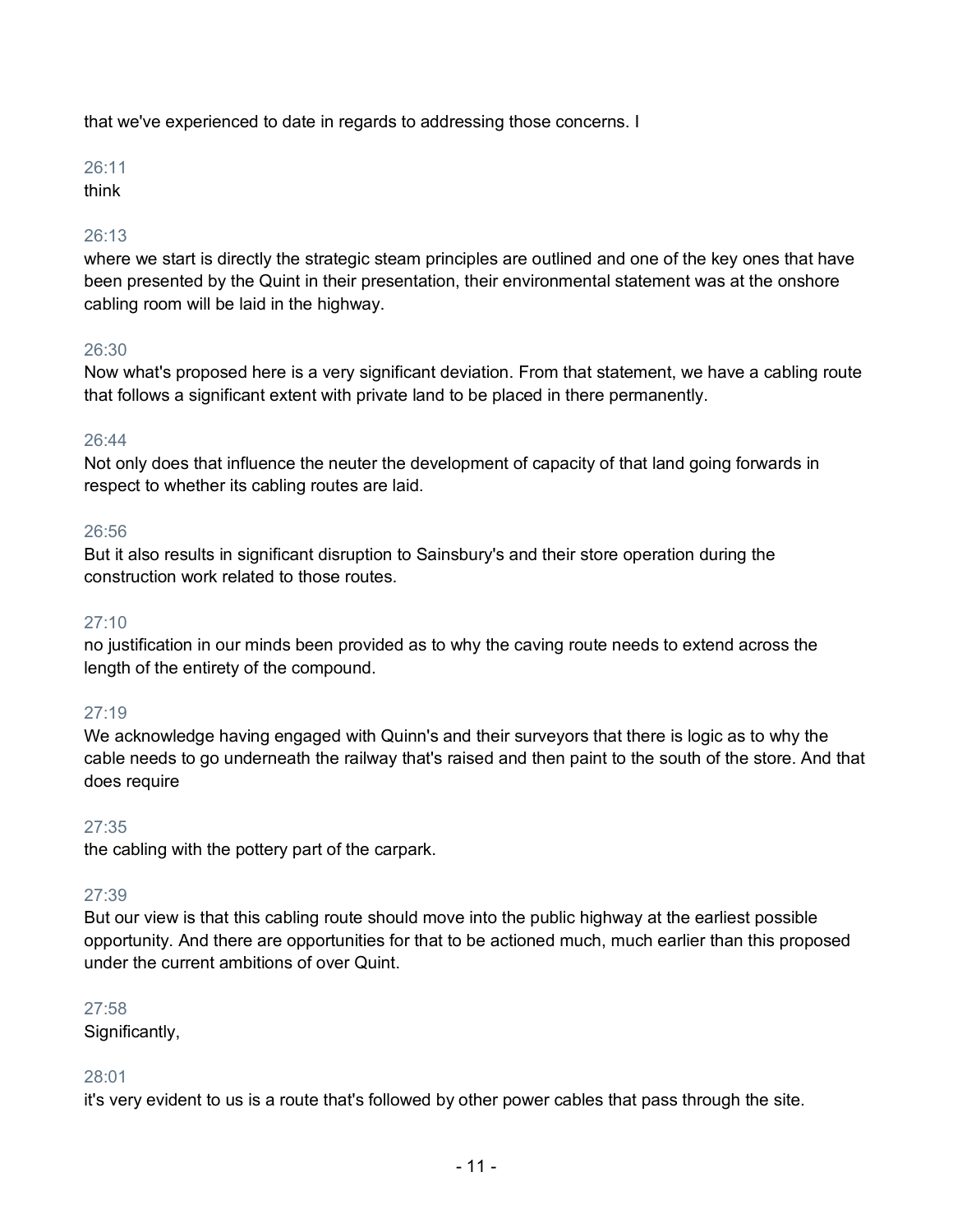That's about halfway up site. And if you were referring to a drawing would be advantageous. So I just present this

## 28:18

on the screen, if it can be seen. Mr. combo, I probably won't be able to see that if you could give me a reference to it. If it's in the examination library at the moment, I'd be grateful. What I've also got to got to work off is an appreciation of the site viewing it on our accompanied site visit so if you want to explain my talk about I've obviously got the land plan that's on the screen at the moment. And I've got my recollection of the unaccompanied site visit.

#### 28:49

But the Learning Plan is the clear thing with respect to where there is pedestrian access points and levels, set the site appreciate if you zoom in and you can see the central area. Could I just say if I could just come in in and out here just to ensure that I'm following it. There is a bus stop on the highway just

#### 29:15

above the car park if I can if I can say say that just just next to not far from a road junction there. And then there was a main pedestrian way through the car park, I think to get to the stores area if you like is it that how is it in relation to that is pretty much in that location. South of your cursor is a ramp in that location provides access between the pedestrian highway. Yeah. And the carpark

#### 29:49

of you is that if the cabling route needs to come through st Queenslander though, are we doing? acknowledge there is a good rationale for why that needs to come through.

## 30:00

The southern part of the carpark

#### 30:02

that location provides an ample opportunity to put the cabling route back into the pedestrian highway and allow Sainsbury's to continue to utilise the vast majority of this carpark and principally the access route from the adopted highway at Fitzherbert road without any form of interference.

#### 30:27

Right. So just so that I can I can be clear in it. What you're suggesting, then I've seen it in in the representation is this suggestion is that the root of the road proposed development follows the highway in eastern road, I think it is down to South of that bus stop, fine, continue to talk about the bus stop.

#### 30:49

And then and then down down the bank and into the southern part of the carpark to allow for the HDD compound in the southern area on the land plant where the number 710 are basically, essentially, yes, thank you. We think that routes, which can either be in the highway itself, or given the width of the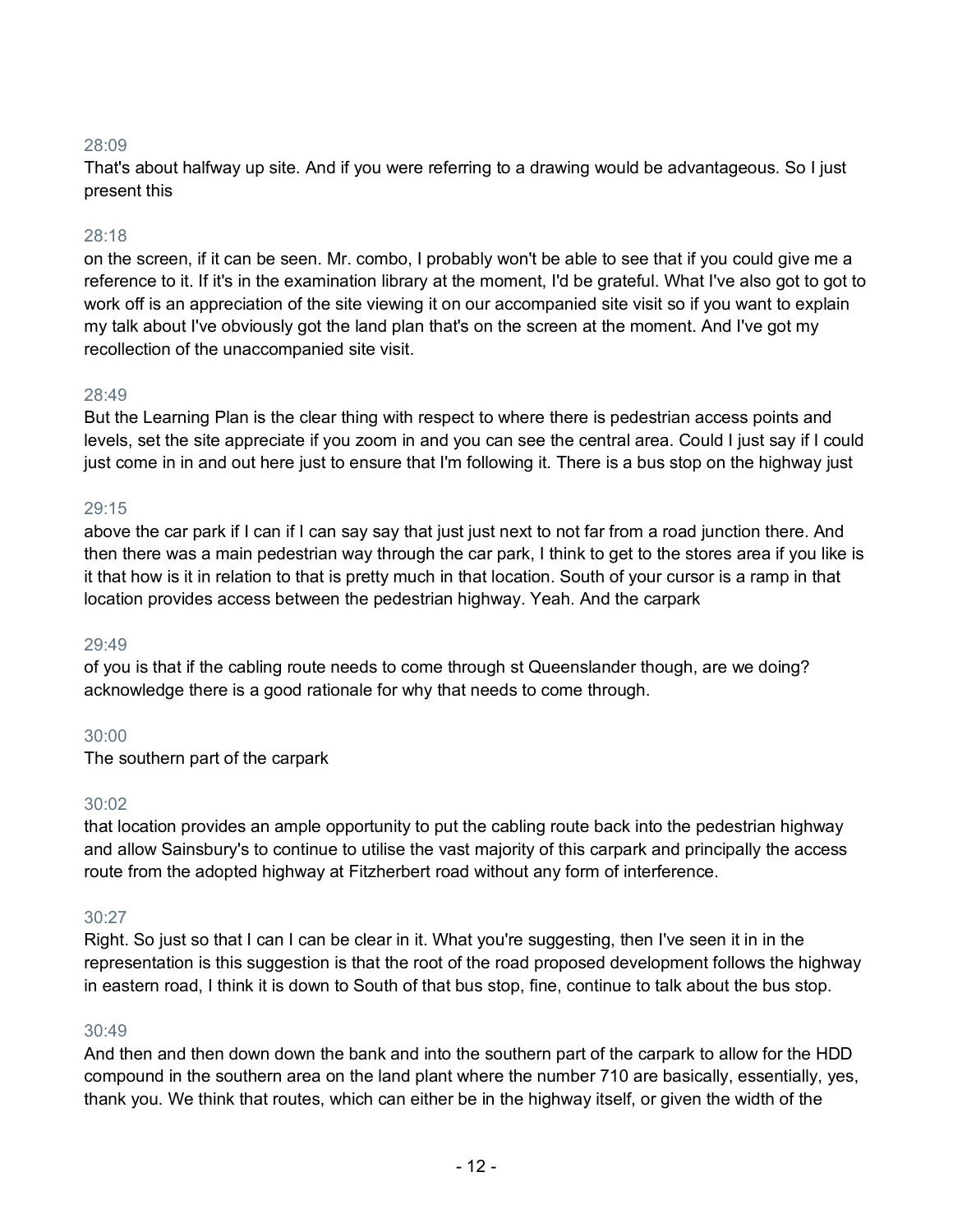pavement in that location we consider that provides a potential position to lead the company we actually live in the pavement rather than the Highland by reference to public highway was effectively

# 31:22

back a footpath to back for like generically, but it does vary. Yeah, no, I appreciate it. And I generally to highway as comprising both the pavement and the road surface itself.

# 31:35

But I think we would like to highlight that there is capacity given the width of that pavement for those cables to be put into the pavement itself rather than the actual road, if necessary.

# 31:50

starts out by the guidance.

## 31:54

We believe a reasonable alternative exists for the cabling routes to not go through private LAN and it's not proportionate to

#### 32:04

require the cable to go through Sainsbury's access road. The alternatives exist and insufficient. I'll be honest, no explanation has been given sufficient. say why that would can't be.

#### 32:24

To follow that route would limit the level of impact on saints Greece, it would say, no doubt, the acquirer is the authority here. And compensation. We've just heard from Mr. Schwartz as to whether they've got sufficient budget and given the limited company in the UK, the recourse that compensation if they didn't have the necessary funds. But they would also prevent the neutering of the land to the north of that access round, where it's comfortable for the beat development in the future.

#### 33:01

And respect to the second point that we wish to make it's one in respect to the extent of the acquisition of rice.

## 33:10

Firstly, you can see from the plot area of 710. And I do appreciate that they've been revisions to this to reduce that area, but it's a significant area of land that's being sold. Even with those revisions, that really doesn't bear any resemblance to the words that are proposed.

## 33:27

We've had car washes, and immediately stroke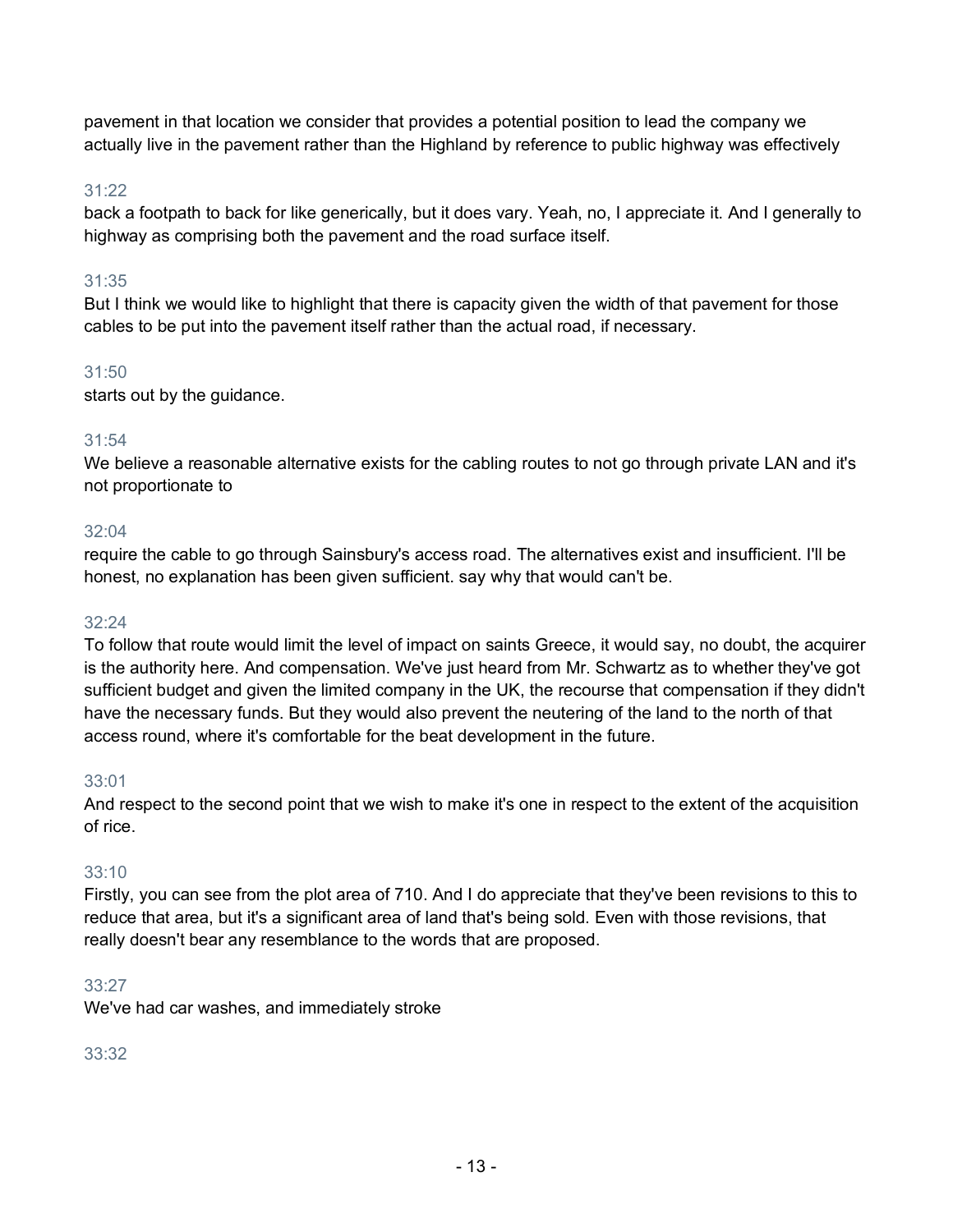Birdland, a recycling centre already included within the order that limits irrespective of the fact that these are my two cabling routes that are a few metres apart, and can be positioned very close to the boundary. So not to cause undue interference with the rest of the sun.

# 33:55

We're also concerned that the order doesn't permit pose any defined period of time in which the rights are to be utilised. Wherever a very significant parcel of land, we have undefined periods of time as to when, how and what works can be undertaken by queens, which obviously gives my clients significance of concerns, given their ability to trade from this property is solely dependent on access being available to customers.

# 34:32

Again, was there anything else? That Yes, sorry, I was pausing just to check my notes.

# 34:38

So again, we come back to this point about the scheme's principles, that the cabling route should be placed in the highway. Yet we have again the continued deviation from this without seemingly any consideration to the impact of, of land owners, particularly saints within the circumstance.

# 35:00

The third point briefly to mention is basically the lack of engagement. We have been engaging with a queen since May 2020. We have set out the principles of what we seek, in respect of operating our sort of construction works on the land,

# 35:18

that those works, they are to happen on our land.

# 35:26

And the otter sainsburys land, happen outside a story ping times, so not to interrupt and disturb trade.

# 35:35

Further, more than that they are undertaken in a way that's approved by sneeze brizo relevant transport of three relevant traffic management strategies can be put together to make sure that the impact isn't as significant as it might otherwise be.

## 35:54

It wasn't until the 26th of November that we've had any substantial feedback on any of these links.

## 36:01

It's been proposed peak trading periods will be avoided. Those peak periods being Easter and Christmas, something that we welcome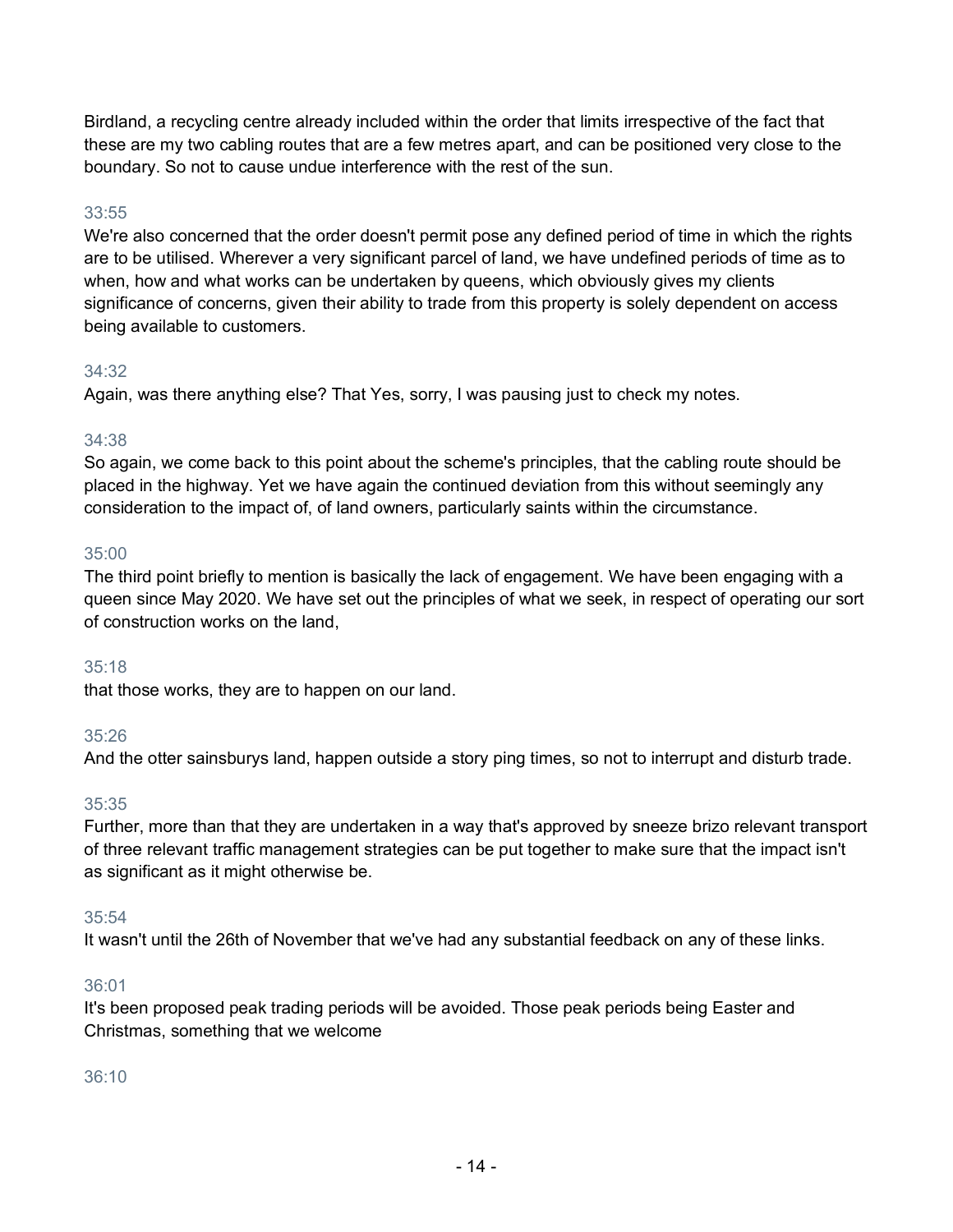but it's not being proposed that the construction works happen outside of store trading times. There will be periods of time that queens are advising will have to happen in respect to their works during the step going store trading periods.

# 36:28

explicitly relates to the work that happened at northern end of the site relating to the access road between the stores car park and Fitzherbert road

## 36:38

sure inspected can evaluate in a way up to significant interference of that proposes to have have on Sainsbury's operation

# 36:48

for the promoter here to be suggesting that it's not possible to work outside and store trading hands down to take these works is something that really can't be countenanced by Sainsbury's. It's just not an acceptable format of working Given the importance of that access route to the stores operation.

# 37:17

The requests of the inspector

## 37:20

are fairly simple.

## 37:23

We did not think it's necessary for the rights proposed to be acquired. Those the extent of those rights are

## 37:30

too far reaching and disproportional.

# 37:35

There is an alternative cabling route that is available, it should be adopted. And consequently, the rights that has to be secured over the land should be limited to the southern parts of the site at most. And providing for the acts for that claim being returned to the public highway at the earliest possible opportunity, as believing that reasonable opportunity is presented by the ramp that provides the pedestrian access between the public highway and the carpark itself.

## 38:06

saying that the inspector considers that the route that is proposed by the Queens is the only reasonable reason we do not agree with that position. But if we assume that that was the case,

## 38:18

we think that the rights need to be limited so that they relate to only the period of works and for any reasonable access there are to maintain the cabling routes.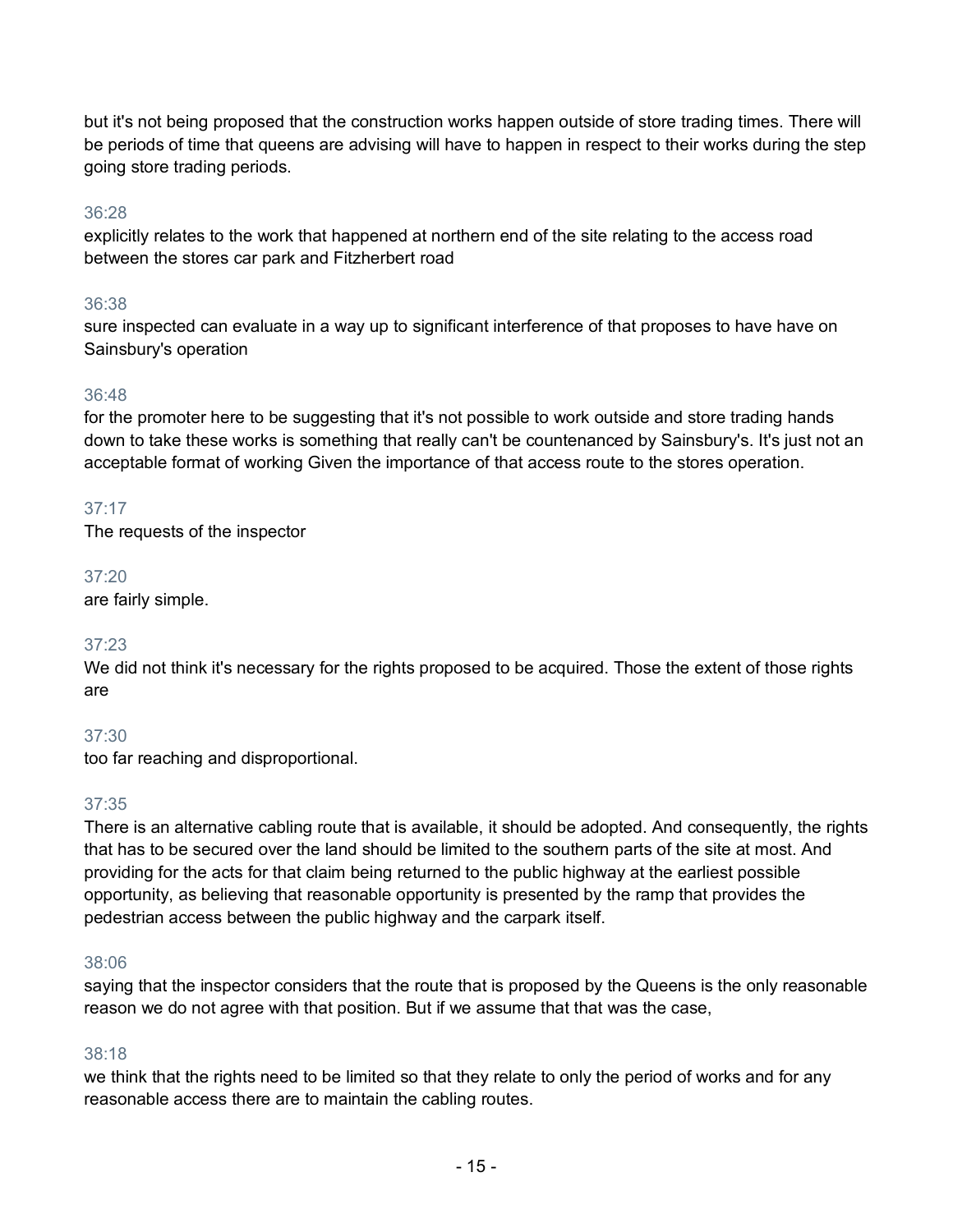And that can be a far smaller area of land and then the rights proposed to be secured as RF was present. But that those work should happen outside the store trading hours to make sure that the impact on Sainsbury's is not disproportionate to the work that needs to be undertaken.

## 38:50

There are summary points that we wish to make.

#### 38:53

I'm happy to answer any questions if you have any need to expand or or clarify any of the points that I've made. They're the principal concerns of things, reason and requests, man.

## 39:05

Thank you. I just had one question for clarification initially.

## 39:11

Mr. Conway, you mentioned store opening hours. What are they at the current time?

## 39:17

Oh, I will have to check that. I believe the shots in the 30 late evening about 10pm.

#### 39:25

If you bear with me, I would check. Right okay, I'm happy I'm happy to take this I was going to ask as as well.

## 39:33

In order to bring the points that you've made together in one document, would we be able to get a deadline six submission from you just to run through what you've what you've just said. I realise that it's been put in various places previously, but but if that could be done just to update us on what's been said. And if that could actually include the store opening hours then that would be useful. Okay, I've got a store up you know that there's 7am till 10pm daily with the exception of Sundays, which is

#### 40:00

Then the default. Okay, thank you. Thank you. So the deadline submission?

#### 40:05

Again, please if we if we could have that.

#### 40:09

Mr. Jarvis, do you wish to respond to anything that's just been said at this stage?

#### 40:14

Yes. Sullivan will respond on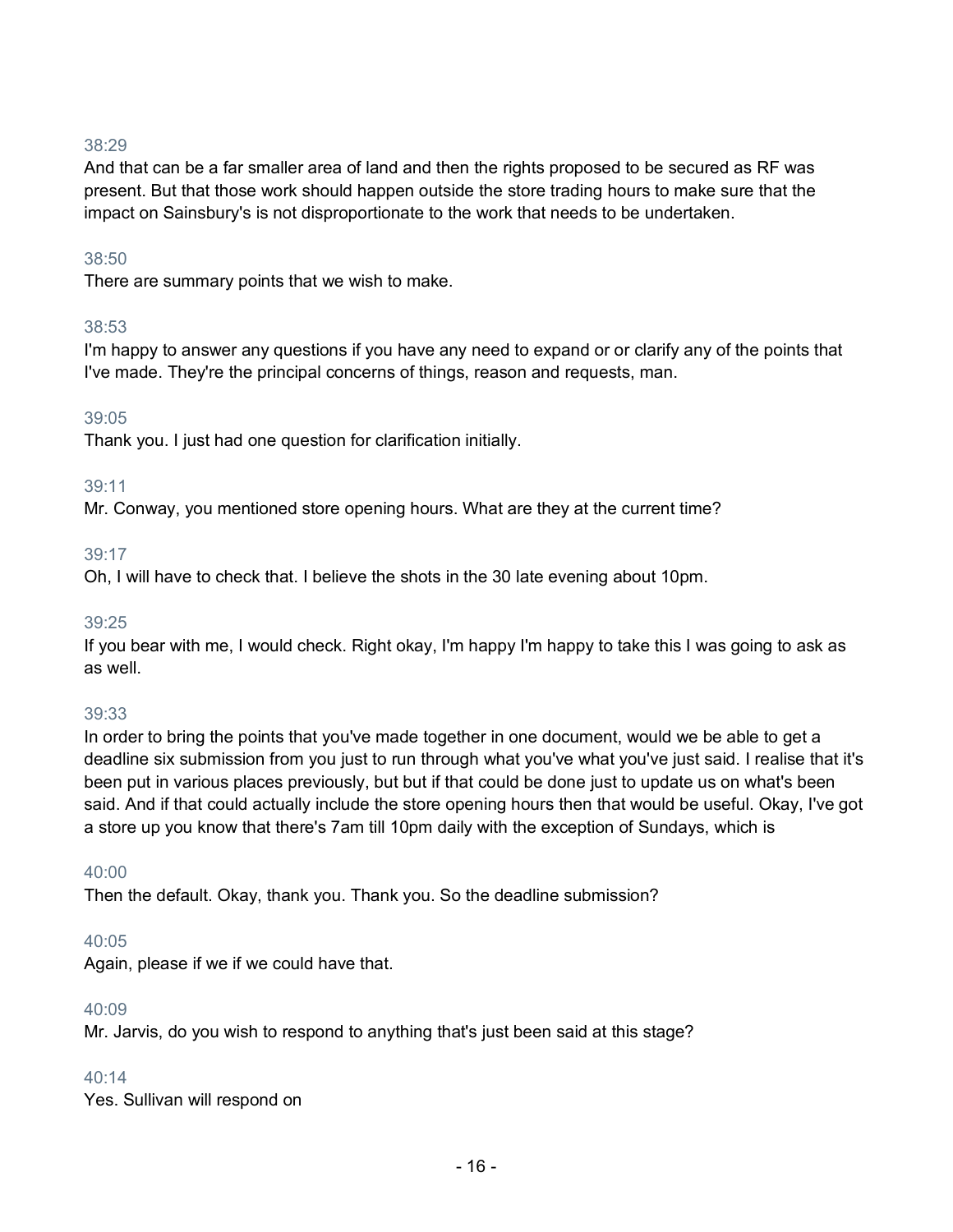## $40.19$

December, Mr. Sullivan.

# 40:24

Thank you, sir. I'm dealing with the points in the order they were raised. And I think first of all, on the the lack of consideration of alternatives. I think it's fair to say from the changes which have been made

# 40:40

to the proposed development,

# 40:43

especially since the consultations took place in early 2018. And in early 2019, there's been a substantial amount of land removed from the eastern road. And

# 40:58

this is, you know, to pick the least impactful route along the cable corridor.

## 41:06

You also know that in the the refinement of the order limits, which was submitted a deadline one further area of Eastern road which runs adjacent to that land field was removed from the order limits. Again, because the preference there is to run the cable roof roof within the edge of zetland fields to minimise the impact on the highway. And I think in terms of looking at the alternative that Mr. Mr. Conway has suggested,

## 41:36

and this would remove a length of 150 metres of cable routes from Sainsbury's land. And again, looking at us two circuits, that's approximately 300 metres of trenching

## 41:55

and based on the

## 41:58

inflation rate, which is being looked at of 100 metres per week,

## 42:03

that would be in and around three weeks work.

## 42:08

And Mr. konvoy also made reference there for the potential for the cables to be installed in the pavement of Eastern road in the area he was suggesting.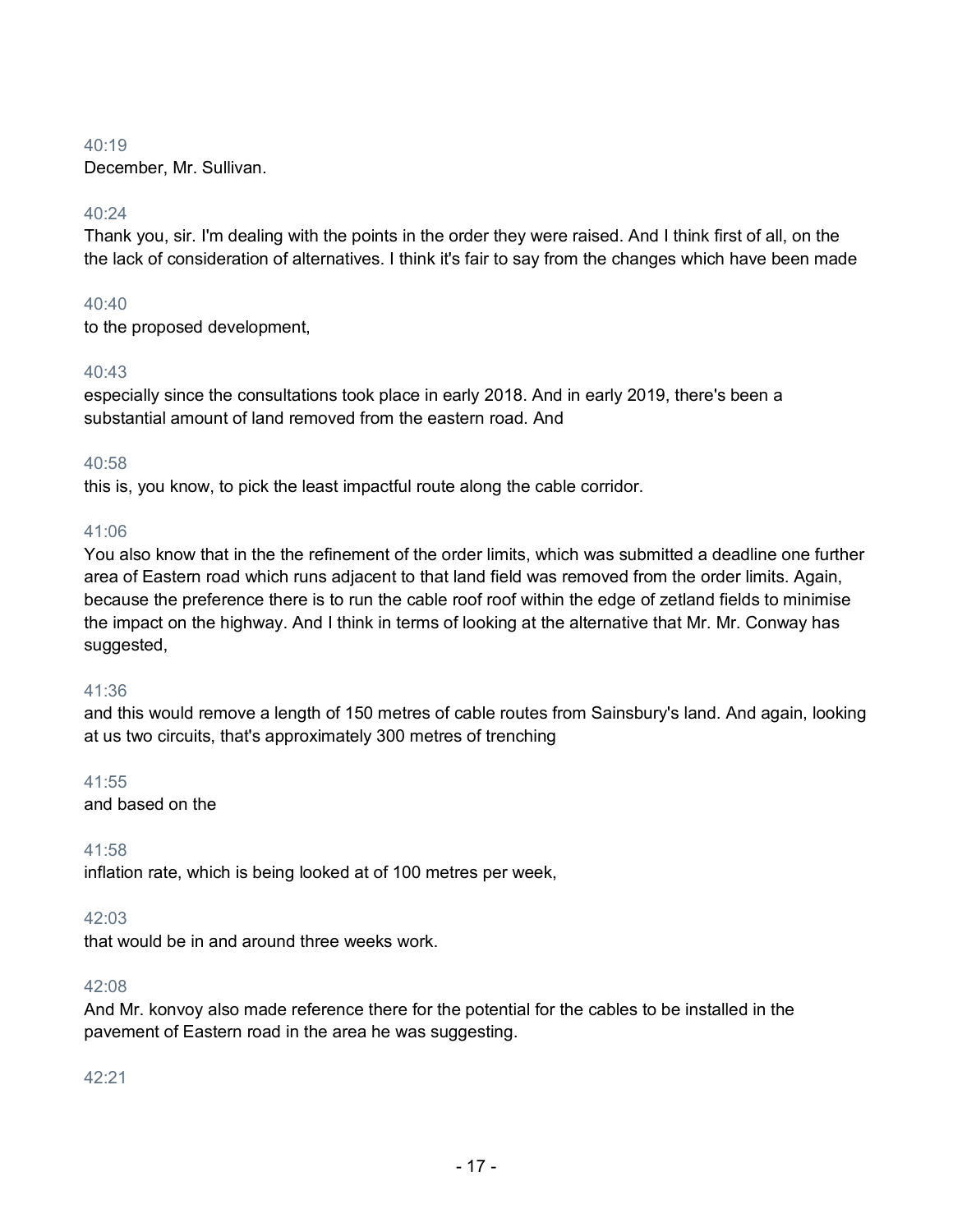Again, I think on first sight, there are quite a number of trees sitting right next to that pavement. So, again, the applicants preference would be

# 42:32

to avoid the the root protection areas, for those, those trees which would have the effect of pushing the cable route out into the highway itself. And the applicants view at the moment is that those impacts would would potentially have a more significant

# 42:51

effect on Sainsbury's than than than running the cables through their land

# 42:57

in terms of the extent of the land requirements

# 43:01

on the 26th of November, and the applicant has sent a memorandum to Sainsbury's setting out a number of measures and in response to some of the queries they have raised.

# 43:16

And just as a number of the highlight from

# 43:22

from that memo, and the first is to avoid, avoid key working times which Sainsbury's have, have, have raised the two main ones and area being two main areas, two main times being the run up to Christmas.

## 43:42

And that period around Christmas, when obviously the the shop would be very, very busy. And the second would be the period of running up to and during Easter.

## 43:53

And the memo addresses those points and provides that the the applicant would would be willing to commit to those measures.

## 44:02

And Mr. Conway also made reference to the store opening times and avoiding work during during those times. And so, what the applicant has proposed in the memorandum is that works could only commence at 630 in the evening and would have to be completed by 7am in the morning

## 44:24

against what was this would involve carrying out work for approximately three and a half hours was the store would be open and the applicants view is that the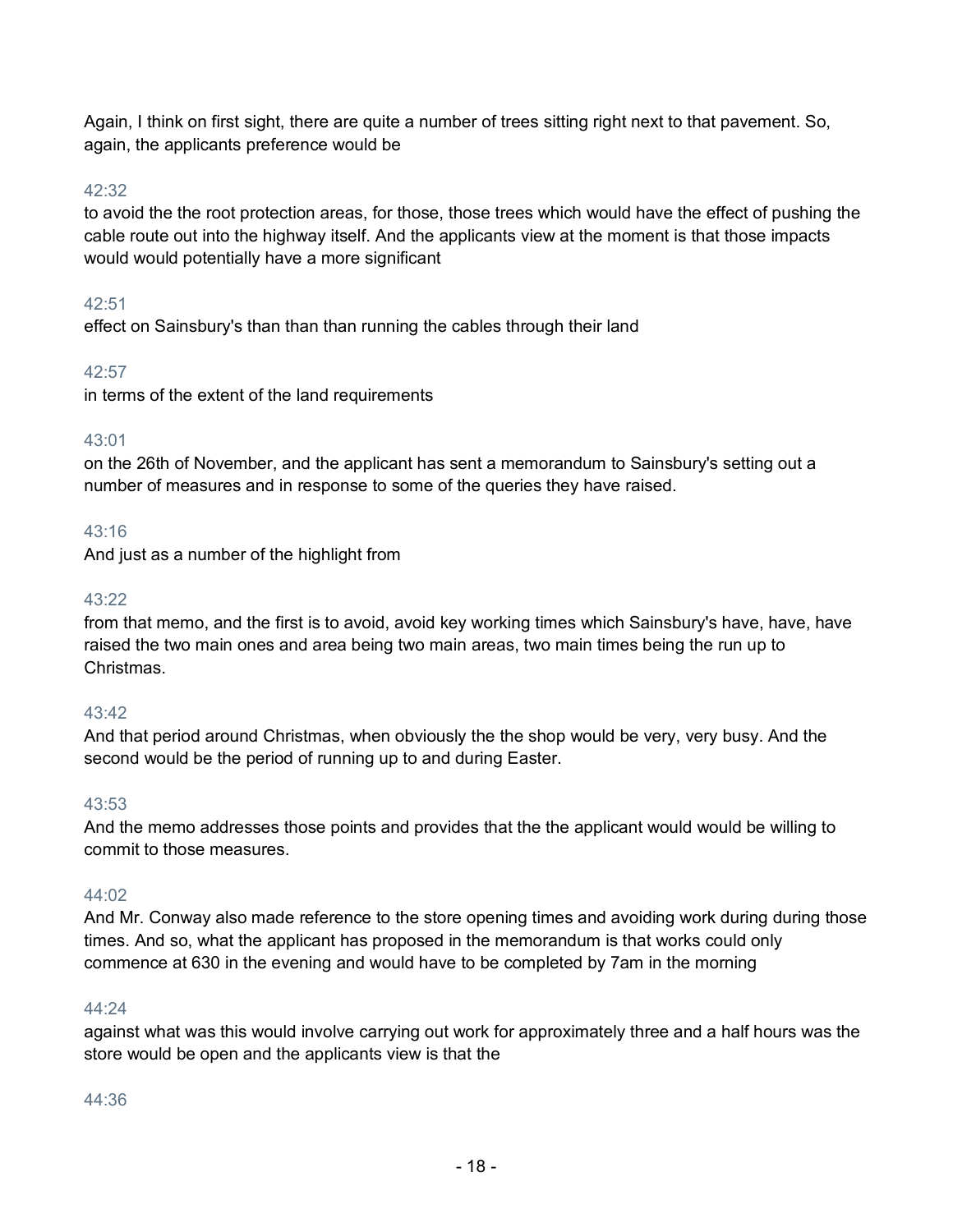the vast majority of the

# 44:40

suppose the traffic and or the footfall which would use the

## 44:44

store would have actually used to find out points of the day already. And this also ties in with the noise and vibration chapter and where the applicant is committed not to

# 45:00

undertaking any

# 45:03

of the the more significant noise and noise generating activities such as

# 45:09

tarmac cutting or pneumatic braking

# 45:14

during the hours of 10pm and 7am. And this

# 45:21

the relevance in this area is that there are residential receptors just to the west of the junction between Eastern road and farlington Fitzherbert road I should say.

## 45:31

And so, the applicant has put forward measures there which which do significantly

# 45:38

reduce the impacts over those three weeks which, within which the the works would take place over the area, Mr. Conroy as referenced, I think in terms of the

## 45:52

reference to the extent to the land which is required.

## 45:56

And again, the memorandum provided on the 26th of November assesses a number of areas where it will be be possible to remove land from the order limit.

## 46:06

And there are approximately three different areas where this is possible. In addition, it also assesses areas where it should be possible to reduce the rights required from new connection works rights to temporary use of land.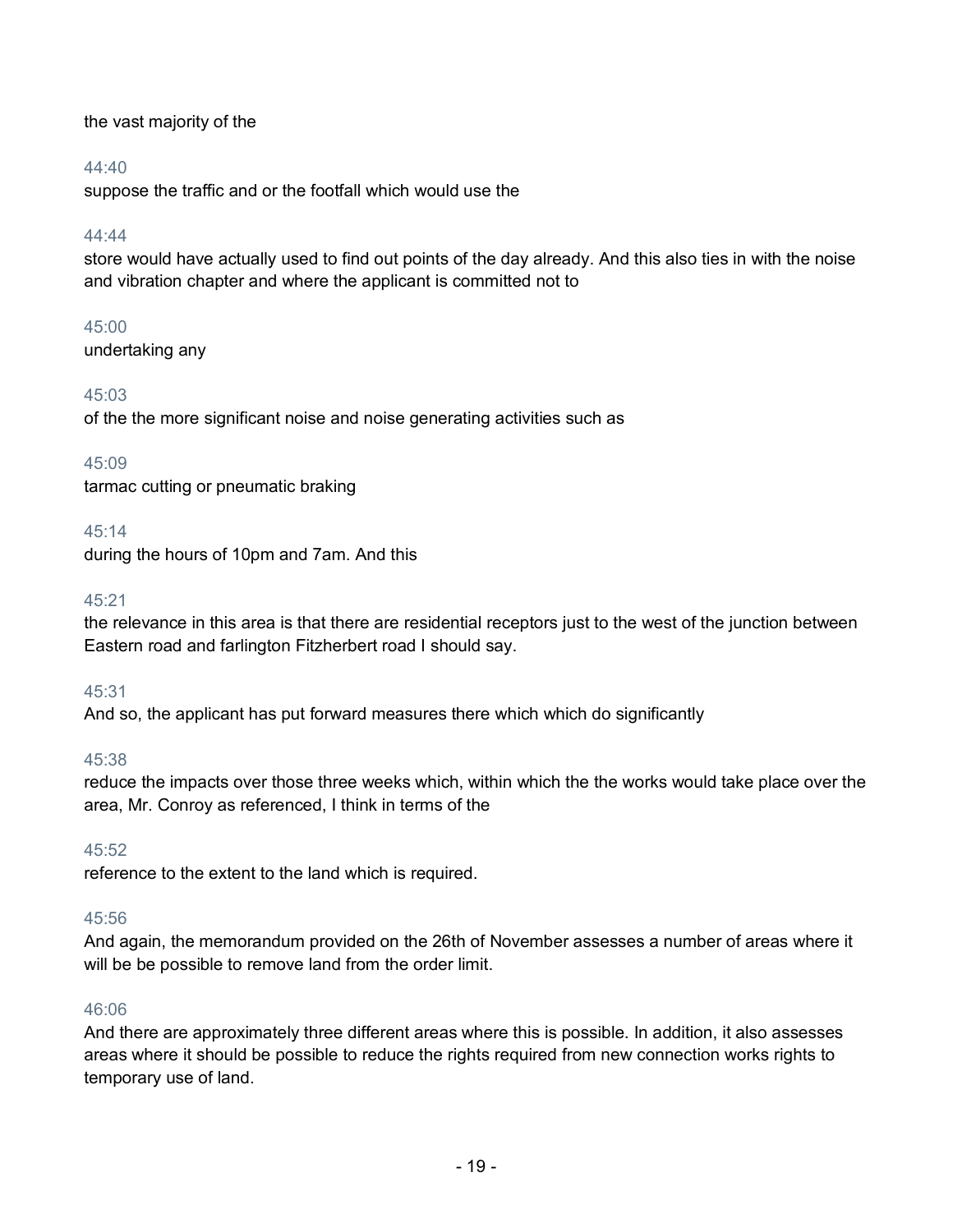It also sets out that the the applicant would be

## 46:33

willing to agree to an appropriate appropriately worded continuation clause and to agree communications protocol with Sainsbury's so they're given adequate notice of planned activities on device.

# 46:45

And it also even sets out some measures in relation to the works with which which which could take place on Fitzherbert road and which is outside of Sainsbury's land ownership.

## 46:57

And in terms of the lack of engagement, I think this is

# 47:02

it's worth looking back a couple of years on this. So in in late 2017.

## 47:08

We first engaged with Sainsbury's in relation to permissions to carry out ground investigations and to underpin the microtonic solution under the railway.

## 47:22

And this permission came through in 2018. When the works were undertaken from memory, it was either September or October of 2018. And we provided a significant amount of information about the project at the time. And I had a further meeting with with Sainsbury's in person in March 2019, to take them through the consultation document which was used used as part of the consultation exercise by the applicant.

## 47:54

Again, that meeting was summarised, and another detailed email was sent to Sainsbury's in relation to the proposed development and how it has the potential to impact things, Bruce. And I think Unfortunately, it wasn't until May of 2020, that any substantive feedback was received in terms of

# 48:17

Mr. Conroy being appointed, which we which we welcome greatly. And the memorandum of the 26th of November, which Mr. Mr. Conway refers to was based on a number of meetings and discussions which have taken place between the parties since his appointment and his firm's appointments. And I think we're confident that we can agree the matters that need to be agreed, and the applicant doesn't believe that rerouting the cable routes into eastern road provides any benefits whatsoever. And in effect, we are positioned as a but actually ever more negative impact on on Sainsbury's than carrying out the works in their car park,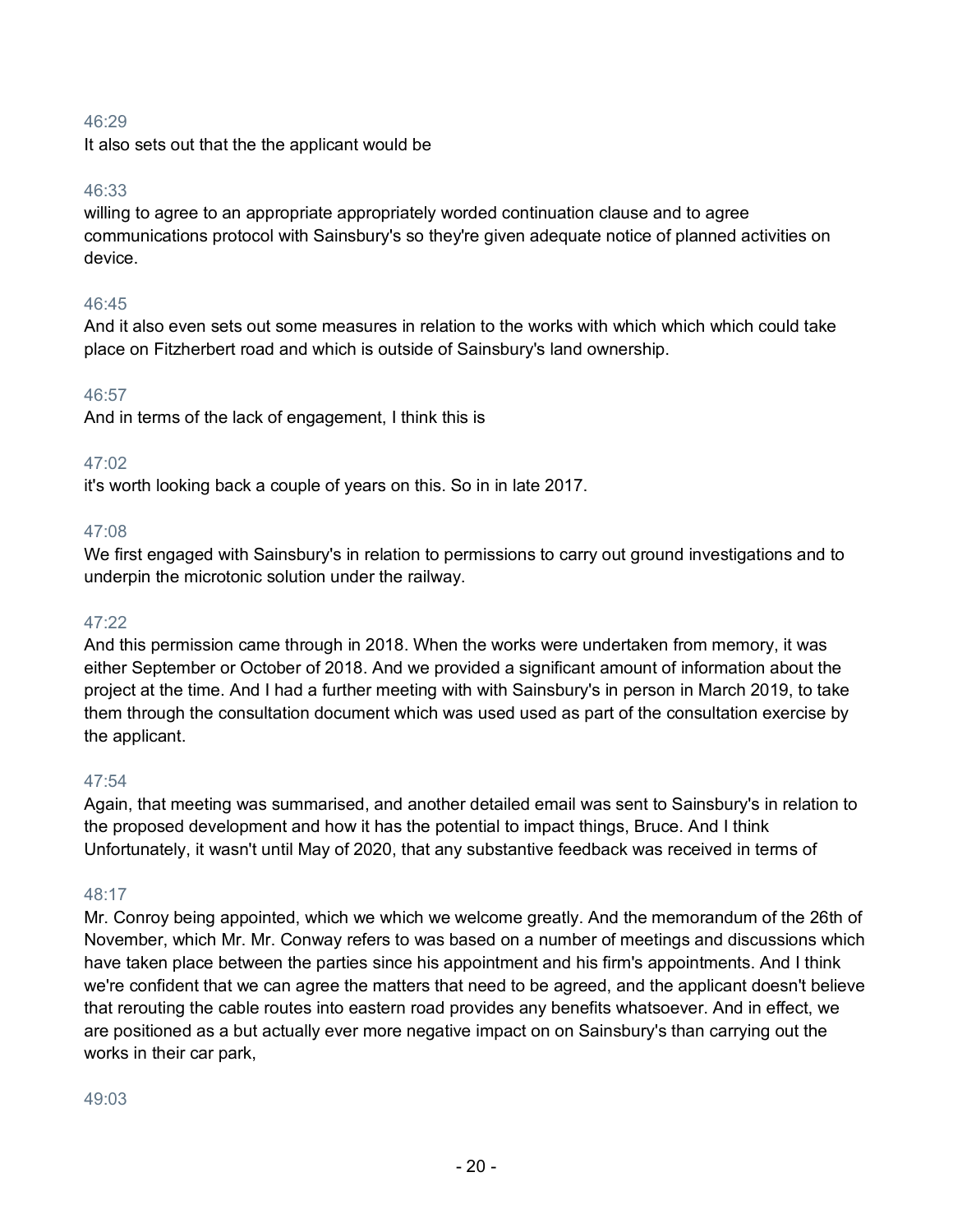you know, between the hours of 6:30pm and 7am in the morning. And again, if there are any further points which the examining authority would like to query them, I'm happy to answer those. Mr. Sullivan just on that. First thing that occurs to me is that you've gone through a number of measures there or I could also call them restrictions. Is it and it could be that Mr. Jarvis may wish to answer on this, is it the applicants intention that they would be secured through the draft decio in any way or not?

# 49:38

So the applicants intention at this time is that they're looking to enter into a voluntary agreement to secure the rights overland that are required permanently and both in connection with construction and that those matters would be contained within that voluntary agreement. However, we do recognise that should Sainsbury's not seek to enter into that voluntary agreements and on the basis that the applicant is

## 50:00

willing to commit to those measures that it may be appropriate at that time to include those to be secured through the development consent order. That that is sort of subject to how discussions go with the science brief in the future, but it is something that we're aware of that would be needed for the examining authorities. Recommendation period. Thank you, sir. I can. Thank you. I can entirely understand that.

## 50:22

Mr. Conway, was there anything that you wish to come back on, as I've said before, in the hearing, I don't wish to get into a tooing and froing. But if there were particular a particular points that you wanted to respond to at this stage, just very briefly, I agree. It's not the forum for for debate, it's just to examine some of the points that are made. Firstly, the suggestion at half 6pm it works start at that time, it wouldn't interfere with peak trading periods. It can only highlight that half six in the evening is probably when most people are commuting home and probably are doing their shopping, if they are employed during the working day. So half six to 10 is a busy period. There is a reason Sainsbury's trade during those periods, it wasn't a period where there was a substantial amount of trade, they wouldn't make them. So the suggestion that a half six would avoid any significant or notable disruption because most of the trade of the day has happened by that point. And it just frankly nonsensical.

## 51:25

There was reference to, you know, the least impactful route being explored the least impactful route to genuine public or to Sainsbury's, you know, that that's not being refined as to what that measures being considered against.

## 51:41

Putting the cabling routes along this area, to the north of the carpark area we're referring to has a significant impact free weeks of trade is not inconsiderable,

# 51:54

particularly when there is an alternative of being able to put the cabling route into the public highway that we find.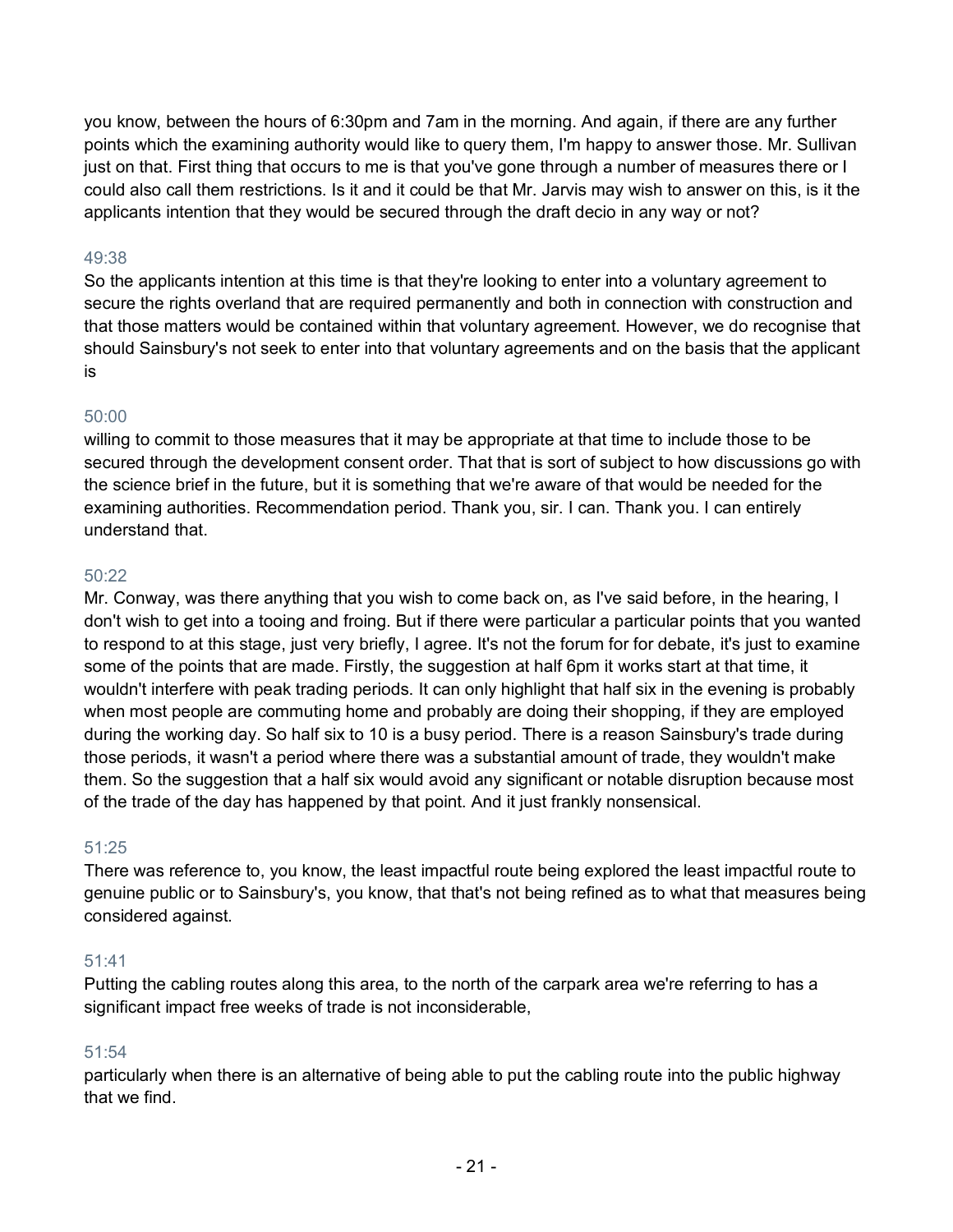And then, finally, just on the points of engagement, we have been engaged since May 2020. I agree with Mr. Solomon, there has been meetings in that period. But I think it's very evident to me that since May 2020, the only form of written

## 52:23

assurances, including the source, because if the heads of terms were four days in advance of the deadline, or the 30th of November, we have been pressing for various commitments from the outset of our discussion. And it's only been recently that any type of commitments or suggestion of commitments has been volunteered. So I don't agree with position it's

#### 52:49

that there's been active engagement has been discussions. But I'll be honest, a lot of the discussions have been repeating the same points as previous

#### 52:57

conversations reflecting the fact that

#### 53:01

direction directions weren't receivable from from Mr. Sullivan's clump.

#### 53:06

Thank you.

#### 53:08

Mr. Jarvis. Was there anything that you wish to come back on at this stage? Just two points, please, sir. The first is with regards to the work being proposed to start at 630. And everything is obviously a balance that the applicant needs to strike in terms of carrying out the work in good time. And therefore, the proposed start time of 630 is to allow for the bracing and cutting activities to take place which allow for a reasonable rate of installation, whether works or started to leave time and noticing that in our view, it would not be acceptable for those work to be carried out after 10pm. because of the proximity of residential receptors, it would take a considerably longer time for the work to be carried out which would have more of an impact on Sainsbury's, we put forward on the basis to be there for a longer period. With regards to the sort of queries in respect of the least impactful route. Again, it's for the applicant to take into account the balance of the impacts that it identifies in relation to the works being carried out. Some of those are environmental impact considerations. Some of those are considerations in relation to the impact on Sainsbury's in connection with the works being undertaken here. What is not the case the limitations of lesson plans are heart limits the ability for persons to entertain this car park, the applicant has put forward measures to ensure that access is retained on the most of the carpark remains able to be used. So it is acknowledged that there will be an impact with balancing all of the relevant factors. It is the applicants view that this is the least impactful option for those reasons. Thank you, sir.